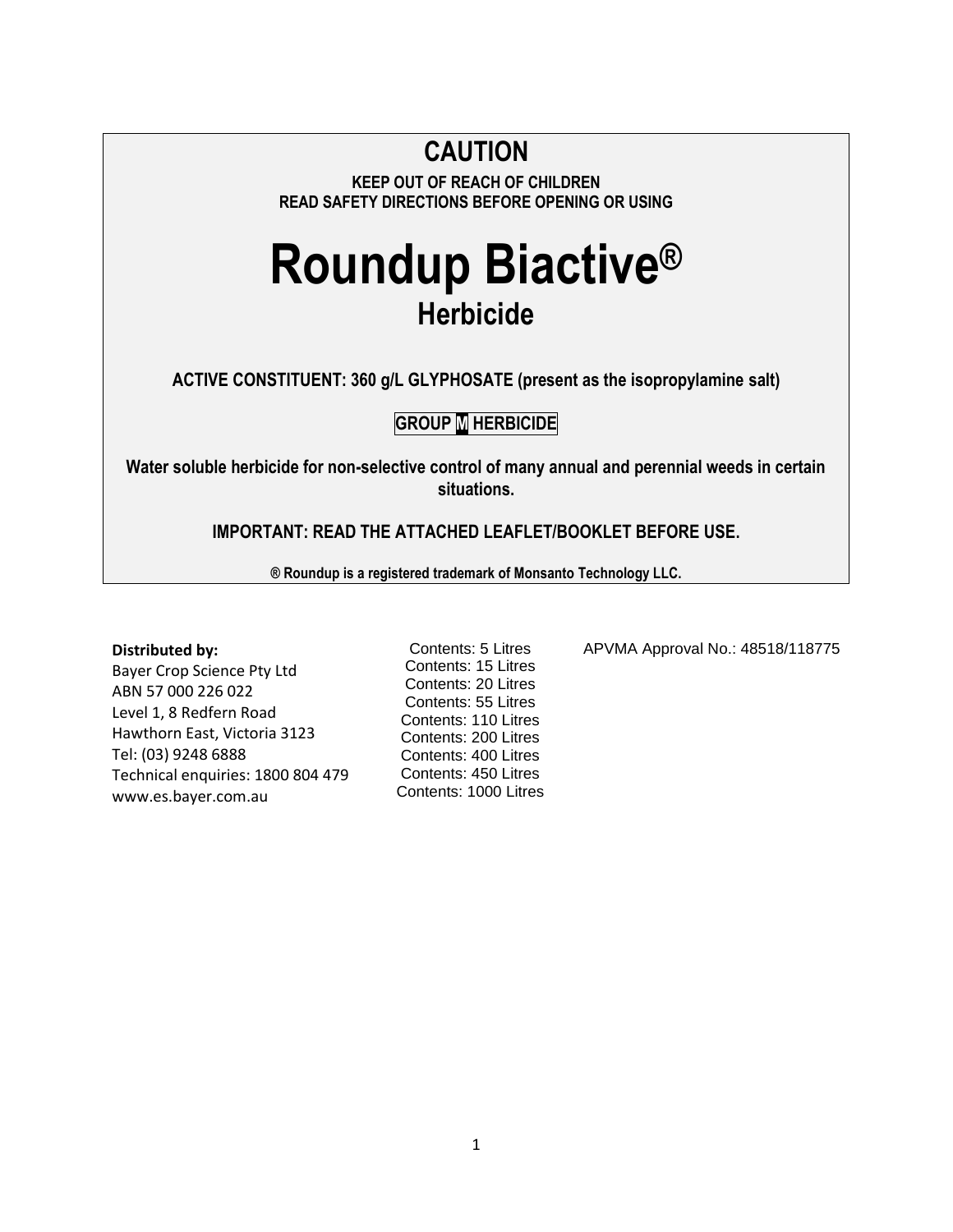## **DIRECTIONS FOR USE**

| <b>GENERAL WEED CONTROL ALL STATES</b>                                                                                                                                                                                                                                                                        |                                                                                                                                                                                                                                                        |  |  |  |  |
|---------------------------------------------------------------------------------------------------------------------------------------------------------------------------------------------------------------------------------------------------------------------------------------------------------------|--------------------------------------------------------------------------------------------------------------------------------------------------------------------------------------------------------------------------------------------------------|--|--|--|--|
| <b>SITUATION</b>                                                                                                                                                                                                                                                                                              | <b>CRITICAL COMMENTS Read Application Checklist before using</b>                                                                                                                                                                                       |  |  |  |  |
| For general<br>weed control in<br>Domestic areas (Home gardens),<br>Commercial, Industrial and Public<br>Service areas, Agricultural buildings<br>and other farm situations.<br>For specific weeds, brush and<br>woody weeds or unwanted trees,<br>refer to the appropriate Weeds<br><b>Controlled table.</b> | For the control of many grasses and broadleaf weeds.<br>RATE: 10mL per litre of water.<br>Apply when weeds are actively growing.<br>Apply to ensure complete and uniform wetting of foliage.<br>Visible symptoms may take from 3 to 7 days to develop. |  |  |  |  |

| <b>USE SITUATIONS</b>                                                                                                                                                                                                                                 | ALL STATES (except where noted)<br>For rates of application and weeds controlled, see Weeds Controlled tables                                                                                                                                                                                                                                                                                                                                                                                                                                                                                                                                                                                                                                                                                                                                                                                                                                                                                                                                                                                                                                                                                                                                                                                                                            |
|-------------------------------------------------------------------------------------------------------------------------------------------------------------------------------------------------------------------------------------------------------|------------------------------------------------------------------------------------------------------------------------------------------------------------------------------------------------------------------------------------------------------------------------------------------------------------------------------------------------------------------------------------------------------------------------------------------------------------------------------------------------------------------------------------------------------------------------------------------------------------------------------------------------------------------------------------------------------------------------------------------------------------------------------------------------------------------------------------------------------------------------------------------------------------------------------------------------------------------------------------------------------------------------------------------------------------------------------------------------------------------------------------------------------------------------------------------------------------------------------------------------------------------------------------------------------------------------------------------|
| <b>SITUATION</b>                                                                                                                                                                                                                                      | <b>CRITICAL COMMENTS Read Application Checklist before using</b>                                                                                                                                                                                                                                                                                                                                                                                                                                                                                                                                                                                                                                                                                                                                                                                                                                                                                                                                                                                                                                                                                                                                                                                                                                                                         |
| NON-AGRICULTURAL AREAS<br>Around buildings, Commercial and<br>Industrial areas, Domestic and Public<br>Service areas.<br>Right-of-ways.                                                                                                               | Roundup Biactive <sup>®</sup> does not provide residual weed control. For residual control of annual<br>weeds, Roundup may be tank mixed with certain residual herbicides.<br>See Tank<br>Mixtures/Compatibility.                                                                                                                                                                                                                                                                                                                                                                                                                                                                                                                                                                                                                                                                                                                                                                                                                                                                                                                                                                                                                                                                                                                        |
| <b>AGRICULTURAL AREAS</b>                                                                                                                                                                                                                             | Roundup Biactive® may be used for control of annual and perennial weeds as directed, in<br>agricultural land prior to sowing of any edible or non-edible crop, but not prior to<br>transplanting tomato seedlings.                                                                                                                                                                                                                                                                                                                                                                                                                                                                                                                                                                                                                                                                                                                                                                                                                                                                                                                                                                                                                                                                                                                       |
| <b>AQUATIC AREAS</b><br>For the control of emerged weeds in<br>all bodies of fresh and brackish water<br>which may be flowing, non-flowing or<br>transient.<br>Also for weeds on margins of<br>streams, lakes and dams and in<br>channels and drains. | Reduction in effectiveness may result if more than 1/4 of the above ground portion of the<br>weed is submerged at treatment. Submerging the treated plants following treatment may<br>result in the spray being washed from the plant surface, thus reducing effectiveness.<br>DO NOT use additional surfactant/wetting agent unless it is approved for use in aquatic<br>situations.<br>DO NOT apply this product within 0.5km up-stream of potable water intake in flowing<br>water (i.e. river or stream, etc.) or within 0.5km of a potable water intake in a standing<br>body of water such as a lake, pond or reservoir. Applications to moving bodies of water<br>should be made while travelling upstream wherever possible to prevent concentration of<br>this herbicide in water. When making any bank side applications, do not overspray more<br>than 0.5m into open water. Avoid spraying across moving bodies of water, or where<br>weeds do not exist.<br>When spraying floating weeds, use a low volume, low pressure boom sprayer, CDA, or<br>sprinkler sprayer. DO NOT submerge the weeds when spraying as this may wash the<br>herbicide off the leaves. When emerged infestations require treatment of the total surface<br>area of impounded water, treating the area in strips may avoid sudden impact on habitat. |
| <b>FORESTS</b>                                                                                                                                                                                                                                        | Roundup Biactive <sup>®</sup> may be used prior to establishment of nurseries, for site preparation<br>prior to planting and amongst established tress using a directed or shielded spray, or using<br>selective wiper equipment. DO NOT allow wiper surface to contact any part of the tree.<br>DO NOT allow spray or spray drift to contact foliage or green bark of desirable trees, since<br>severe injury may result.                                                                                                                                                                                                                                                                                                                                                                                                                                                                                                                                                                                                                                                                                                                                                                                                                                                                                                               |
| PEANUTS, COTTON, SOYBEANS,<br>SUGARCANE, NAVY BEANS and<br><b>CHICKPEAS</b><br>Application using selective equipment                                                                                                                                  | Wiper Equipment Apply Roundup Biactive to weeds growing between crop rows or to<br>weeds growing at least 15cm above the crop. DO NOT allow wiper to contact crop and<br>ensure operating conditions do not allow solution to drip from applicator since severe injury<br>may result. Refer to <b>Wiper Equipment</b> in the <b>Application</b> section of the label.                                                                                                                                                                                                                                                                                                                                                                                                                                                                                                                                                                                                                                                                                                                                                                                                                                                                                                                                                                    |
| QLD, NSW only                                                                                                                                                                                                                                         | Shielded Sprayers (Cotton only) Apply Roundup Biactive to weeds growing between<br>crop rows using a shielded sprayer. Refer to the <b>Weeds Controlled</b> tables for rates of<br>application. DO NOT apply in crops less than 20cm high. DO NOT allow spray or spray<br>drift to contact any part of the cotton plant as severe injury or destruction may result.                                                                                                                                                                                                                                                                                                                                                                                                                                                                                                                                                                                                                                                                                                                                                                                                                                                                                                                                                                      |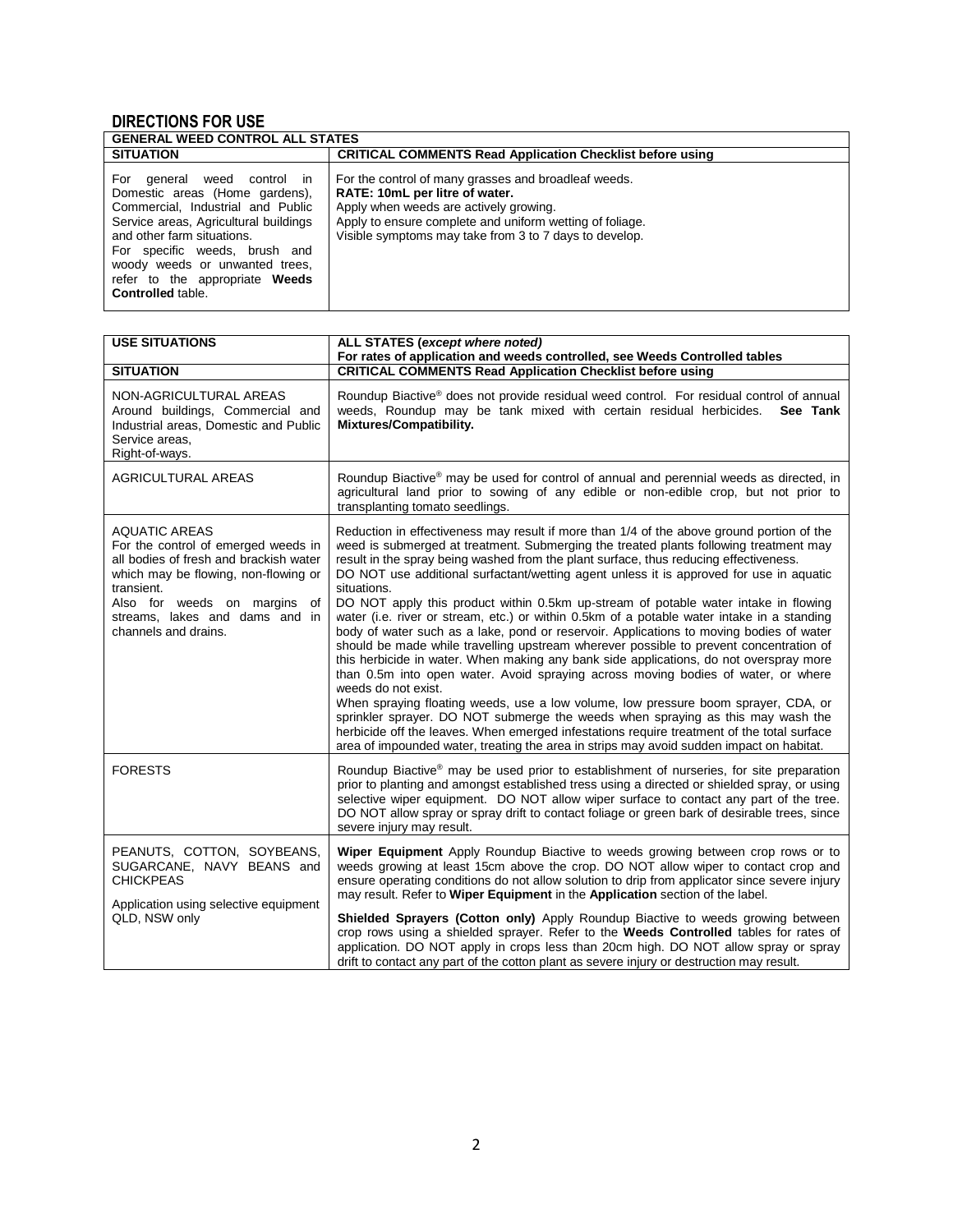| <b>USE SITUATIONS</b>                                                                                                                                                                                            | ALL STATES (except where noted)<br>For rates of application and weeds controlled, see Weeds Controlled tables                                                                                                                                                                                                                                                                                                                                                                                                                                                                                                                                                                                                                                                                                                                                                                                                                                                                       |
|------------------------------------------------------------------------------------------------------------------------------------------------------------------------------------------------------------------|-------------------------------------------------------------------------------------------------------------------------------------------------------------------------------------------------------------------------------------------------------------------------------------------------------------------------------------------------------------------------------------------------------------------------------------------------------------------------------------------------------------------------------------------------------------------------------------------------------------------------------------------------------------------------------------------------------------------------------------------------------------------------------------------------------------------------------------------------------------------------------------------------------------------------------------------------------------------------------------|
| <b>SITUATION</b>                                                                                                                                                                                                 | <b>CRITICAL COMMENTS Read Application Checklist before using</b>                                                                                                                                                                                                                                                                                                                                                                                                                                                                                                                                                                                                                                                                                                                                                                                                                                                                                                                    |
| TREE AND VINE CROPS<br>Avocado, Banana, Blueberries, Citrus<br>fruit, Custard apples, Duboisia, Figs -<br>dessert, Guava, Kiwifruit, Litchi,<br>Mango, Monstera - fruit, Nuts<br>(including<br>Almond,<br>Pecan, | Apply as a directed or shielded spray or using wiper equipment. DO NOT apply as a spray<br>near trees or vines less than 3 years old unless they are effectively shielded from spray<br>and spray drift. DO NOT allow wiper surface to contact any part of the tree, vine or palm.<br>Avoid painting out stumps with this product as injury resulting from root grafting may occur<br>in adjacent trees.<br>Citrus fruit, Nuts, Olives, Pome fruit & Vineyards DO NOT allow spray or spray drift to                                                                                                                                                                                                                                                                                                                                                                                                                                                                                 |
| Macadamia, Pistachio and Walnut),<br>Olives, Pawpaw, Persimmons, Pome<br>fruit, Raspberries, Stone fruit, Tea,                                                                                                   | contact green bark or stems, canes, laterals, suckers, fresh wounds, foliage or fruit.<br>Tea Apply a maximum of 4L/ha by shielded boom or directed off-centre nozzle or                                                                                                                                                                                                                                                                                                                                                                                                                                                                                                                                                                                                                                                                                                                                                                                                            |
| Vineyards                                                                                                                                                                                                        | 0.5L/100L by directed handgun or knapsack to avoid application to the crop.                                                                                                                                                                                                                                                                                                                                                                                                                                                                                                                                                                                                                                                                                                                                                                                                                                                                                                         |
|                                                                                                                                                                                                                  | All other crops DO NOT allow spray or spray drift to contact any part of the plant including<br>the trunk.                                                                                                                                                                                                                                                                                                                                                                                                                                                                                                                                                                                                                                                                                                                                                                                                                                                                          |
|                                                                                                                                                                                                                  | <b>CAUTION</b> Where split bark on Kiwifruit and green stems on Pawpaw occur, extreme care<br>is required. For residual control of annual weeds, Roundup Biactive <sup>®</sup> may be tank mixed<br>with compatible herbicides which are labelled for use in the above crops. See Tank<br>Mixtures/Compatibility for directions.                                                                                                                                                                                                                                                                                                                                                                                                                                                                                                                                                                                                                                                    |
| SUGARCANE RATOON SPRAYOUT                                                                                                                                                                                        | Apply under good growing conditions only to actively growing rations 60-120cm tall.<br>DO NOT apply if plants are under stress from low moisture or waterlogging.                                                                                                                                                                                                                                                                                                                                                                                                                                                                                                                                                                                                                                                                                                                                                                                                                   |
| For control of sugar cane, ratoon<br>regrowth NSW and QLD only                                                                                                                                                   | RATE 4-9L/ha Use the lower rate for suppression or where cultivation is to follow. Use the<br>higher rate for control.                                                                                                                                                                                                                                                                                                                                                                                                                                                                                                                                                                                                                                                                                                                                                                                                                                                              |
| <b>PASTURE</b>                                                                                                                                                                                                   | DIRECTED (SPOT) APPLICATION Roundup Biactive® is non-selective and may damage<br>or kill any plant in the sprayed area. Re-treatment and/or pasture improvement may be<br>necessary to restrict seedling re-establishment. SELECTIVE APPLICATION See Wiper<br>Equipment.                                                                                                                                                                                                                                                                                                                                                                                                                                                                                                                                                                                                                                                                                                            |
|                                                                                                                                                                                                                  | BOOM APPLICATION Roundup Biactive® may be used to suppress or kill existing pasture<br>species prior to re-seeding or establishment of other crops. Where spot application (spray<br>or wiper) is undertaken, grazing stock need not be removed.                                                                                                                                                                                                                                                                                                                                                                                                                                                                                                                                                                                                                                                                                                                                    |
|                                                                                                                                                                                                                  | <b>CAUTION</b> Certain plants may be naturally toxic to stock. Where known toxic plants are<br>present do not allow stock to graze until complete browning of treated plants has occurred.                                                                                                                                                                                                                                                                                                                                                                                                                                                                                                                                                                                                                                                                                                                                                                                          |
| <b>ONIONS</b><br>Post-plant, pre-emergence<br>application<br>TAS only                                                                                                                                            | For control of annual weeds and suppression of perennial weeds, including Rope Twitch.<br>Apply Roundup Biactive® at 1-3L/ha post-sowing and at least 7 days before crop is due to<br>emerge. DO NOT apply to emerging onion plants as severe injury will result. Use the lower<br>rate on small, actively growing annual weeds. Increase to the higher rate for larger annual<br>weeds (over 15cm tall) and for suppression of perennial weeds.                                                                                                                                                                                                                                                                                                                                                                                                                                                                                                                                    |
| <b>COTTON PRE-HARVEST</b><br>For control of Bathurst Burr, Nogoora<br>Burr, Winter annual weeds including<br>Sowthistle, Milk thistle and seasonal<br>suppression of Nutgrass NSW and<br>QLD only                | DO NOT APPLY TO CROPS INTENDED FOR SEED PRODUCTION. Apply alone or in<br>tank mixtures with Dropp* or Harvade*. Apply when at least 60% of bolls are open and<br>immature bolls cannot be easily cut with a sharp knife. Where a leafy crop canopy limits<br>spray coverage, reduced weed control can be expected. For best results under these<br>conditions, delay application until canopy re-opens following initial conditioning treatment.<br>Where control of Nutgrass or Noogoora burr is required, treatments should be applied prior<br>to the onset of frosts. When tank mixed with defoliants, a slightly higher proportion of cotton<br>leaf may be retained, particularly where the higher rate is used. Read and follow all label<br>directions for the tank mix products.<br><b>RATE:</b> Apply 2.5L/ha for Nutgrass control and 1.25-2.5L/ha for the other weeds. Use the<br>lower rate on light infestations of small weeds, when the crop canopy allows adequate |
|                                                                                                                                                                                                                  | spray coverage of the weeds. Increase to the higher rate when the crop canopy may limit<br>spray coverage, when treating dense infestations, or when treating larger weeds.                                                                                                                                                                                                                                                                                                                                                                                                                                                                                                                                                                                                                                                                                                                                                                                                         |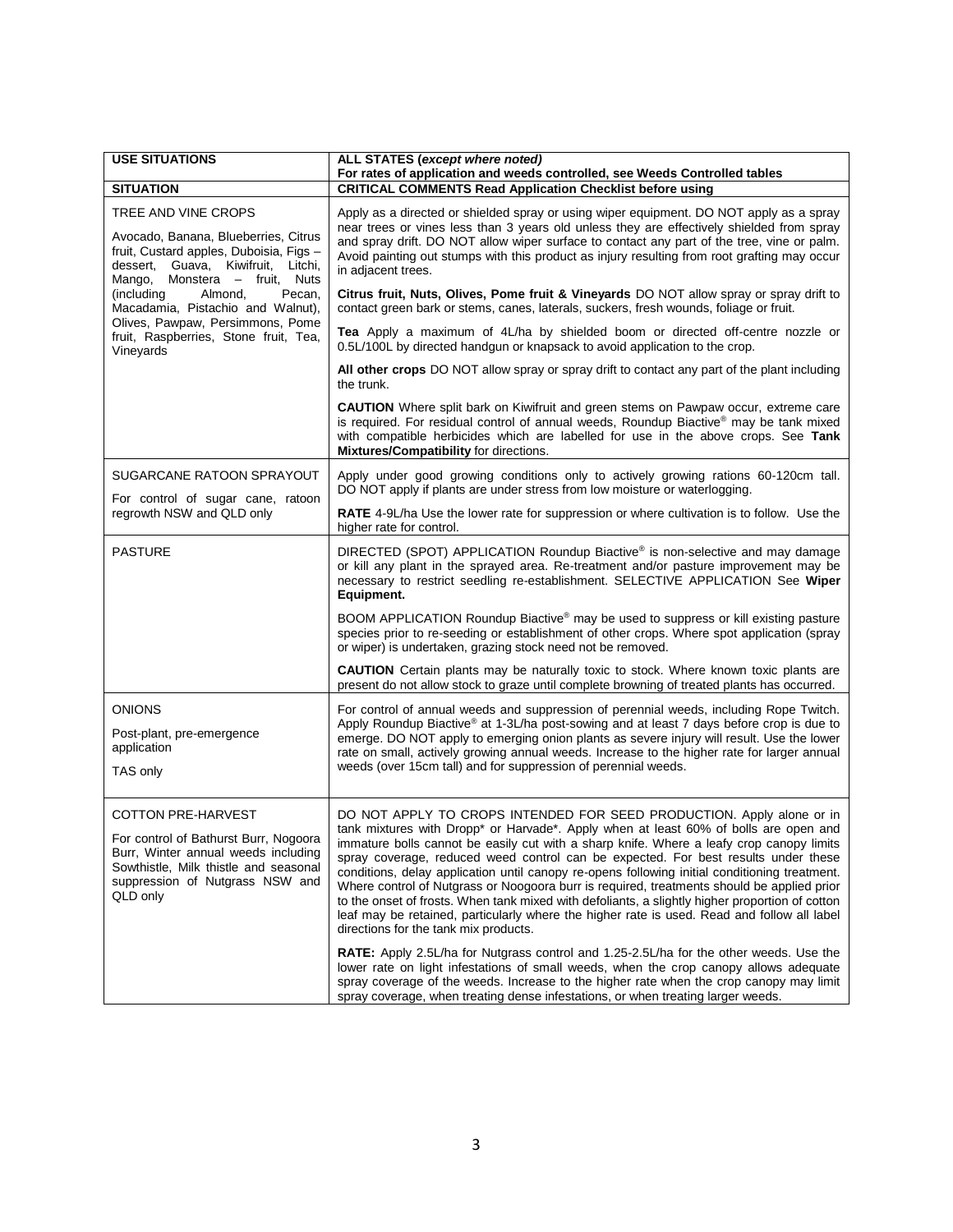a-Queensland; b-New South Wales; c-Victoria; d-Tasmania; e-South Australia; f-Western Australia; g-Northern Territory

| <b>ANNUAL WEEDS</b>                                                                                                                                                                                                                                                                                                                                                                                                                                                                                                                                                                       | <b>Non-Cultivated situations</b>                                                                                                                                                                                |                                                                                                                                                                                                                                                                                                                                                                                                                                                                                                                                                                                                                                                                                                                                                                 |  |
|-------------------------------------------------------------------------------------------------------------------------------------------------------------------------------------------------------------------------------------------------------------------------------------------------------------------------------------------------------------------------------------------------------------------------------------------------------------------------------------------------------------------------------------------------------------------------------------------|-----------------------------------------------------------------------------------------------------------------------------------------------------------------------------------------------------------------|-----------------------------------------------------------------------------------------------------------------------------------------------------------------------------------------------------------------------------------------------------------------------------------------------------------------------------------------------------------------------------------------------------------------------------------------------------------------------------------------------------------------------------------------------------------------------------------------------------------------------------------------------------------------------------------------------------------------------------------------------------------------|--|
| <b>WEEDS CONTROLLED</b>                                                                                                                                                                                                                                                                                                                                                                                                                                                                                                                                                                   | <b>RATE</b>                                                                                                                                                                                                     | <b>CRITICAL COMMENTS</b>                                                                                                                                                                                                                                                                                                                                                                                                                                                                                                                                                                                                                                                                                                                                        |  |
| (ALL STATES)                                                                                                                                                                                                                                                                                                                                                                                                                                                                                                                                                                              |                                                                                                                                                                                                                 | <b>Read Application Checklist before using</b>                                                                                                                                                                                                                                                                                                                                                                                                                                                                                                                                                                                                                                                                                                                  |  |
| Amaranth, Barley grass, Barnyard<br>grass, Brome grass, Caltrop,<br>Canary grass, (Annual phalaris),<br>Capeweed, Chickweed, Cobbler's<br>pegs, Deadnettle, Doublegee,<br>Fumitory, Ground cherry, Hedge<br>mustard, Lesser Swinecress,<br>Liverseed grass, Mintweed,<br>Noogoora burrab, Paradoxa grass,<br>Paterson's curse, Pigweed, Potato<br>weed, Ryegrass, Saffron thistle,<br>Silver grass, Sow thistle, Spear<br>thistle, Spiny burrgrass, Spurge,<br>Sub. Clover, Thornapple, Wild<br>mustard, Wild oats, Wild turnip,<br>Winter grass, Varigated thistle,<br>Volunteer cereals | BOOM: 2-3L/ha<br>HANDGUN:<br>500-700mL/100L<br>KNAPSACK:<br>75-100mL/15L<br><b>WIPFR</b><br><b>EQUIPMENT</b> and<br><b>CONTROLLED</b><br><b>DROPLET</b><br>APPLICATORS:<br>See<br><b>APPLICATION</b><br>section | Annual weeds may be sprayed anytime they are actively growing.<br>Use the lower rate on weeds up to 15cm tall; increase to the higher<br>rate where weeds are over 15cm tall.<br>Visible symptoms develop in 3-7 days but complete desiccation<br>may take 20-30 days under cool conditions.<br>Roundup Biactive <sup>®</sup> does not provide residual weed control. Repeat<br>treatments may be necessary to control later germinating weeds.<br>For residual control of annual weeds, Roundup Biactive <sup>®</sup> may be<br>residual<br>herbicides. See<br>certain<br>with<br>tank mixed<br>Tank<br>Mixtures/Compatibility for directions.<br>For aquatic weeds refer to critical comments for aquatic areas to<br>minimise the entry of spray into water. |  |

#### **STATE REGISTRATION CODE**

| <b>PERENNIAL WEEDS</b>  |             |          |                                                                                                                                                                                                                                                                                                                                                                                                                                                                                                                                                |
|-------------------------|-------------|----------|------------------------------------------------------------------------------------------------------------------------------------------------------------------------------------------------------------------------------------------------------------------------------------------------------------------------------------------------------------------------------------------------------------------------------------------------------------------------------------------------------------------------------------------------|
| <b>WEEDS CONTROLLED</b> | <b>BOOM</b> | Handgun/ | <b>CRITICAL COMMENTS</b>                                                                                                                                                                                                                                                                                                                                                                                                                                                                                                                       |
|                         |             | Knapsack | <b>Read Application Checklist before using</b>                                                                                                                                                                                                                                                                                                                                                                                                                                                                                                 |
| Alligator weed          |             | 10mL/1L  | Apply when actively growing, from Summer though Winter.<br>Floating form only. Refer to aquatic areas critical comments to<br>minimise the entry of spray into water.                                                                                                                                                                                                                                                                                                                                                                          |
| Bamboo                  |             | 10mL/1L  | Apply to actively growing foliage and/or regrowth which is<br>between 1m and 2m tall. Cut Stump: Dilute 1:6 ie. mix 1 part<br>Roundup Biactive® plus 6 parts water. Cut stems back to 20cm<br>high, pour mixture down hollow stem or wet the cut.                                                                                                                                                                                                                                                                                              |
| Bent grass c,d          | 2.5L/ha     | 5mL/1L   | Apply to actively growing plants in late Spring when they have<br>some seedhead development, but before Summer moisture<br>stress. Follow-up management is required. Full disturbance with<br>a tyned implement should follow 10-21 days after spraying. Then<br>follow with a Summer crop and/or re-seeded pasture or crop in<br>the following Autumn.                                                                                                                                                                                        |
| <b>Black knapweed</b>   |             | 10mL/1L  | Apply to actively growing plants from September to May. A follow<br>up treatment may be necessary for complete control and to<br>restrict seedling re-establishment. Spray to ensure full coverage<br>of all plants.                                                                                                                                                                                                                                                                                                                           |
| Blady grass a,b         | 9L/ha       | 13mL/1L  | Apply to actively growing plants at the early head stage.                                                                                                                                                                                                                                                                                                                                                                                                                                                                                      |
| <b>Bracken</b>          | 9L/ha       | 15mL/1L  | For boom application, always add Pulse®, (200mL/100L spray)<br>otherwise reduced results will occur. Addition of Pulse®<br>(200mL/100L spray) may improve control with handgun<br>application.                                                                                                                                                                                                                                                                                                                                                 |
|                         |             |          | Wiper application is recommended, see Wiper Equipment.<br>Double pass application is required for pipewick equipment.<br>Bracken should be slashed in Winter/Spring prior to treatment.<br>Apply Roundup Biactive <sup>®</sup> in March/May to fully unfurled actively<br>growing fronds but prior to frosts. Visible symptoms may not be<br>fully apparent until the next season. Complete control will not be<br>from<br>one<br>application. Repeat treatment is<br>achieved<br>recommended, preferably associated with pasture improvement. |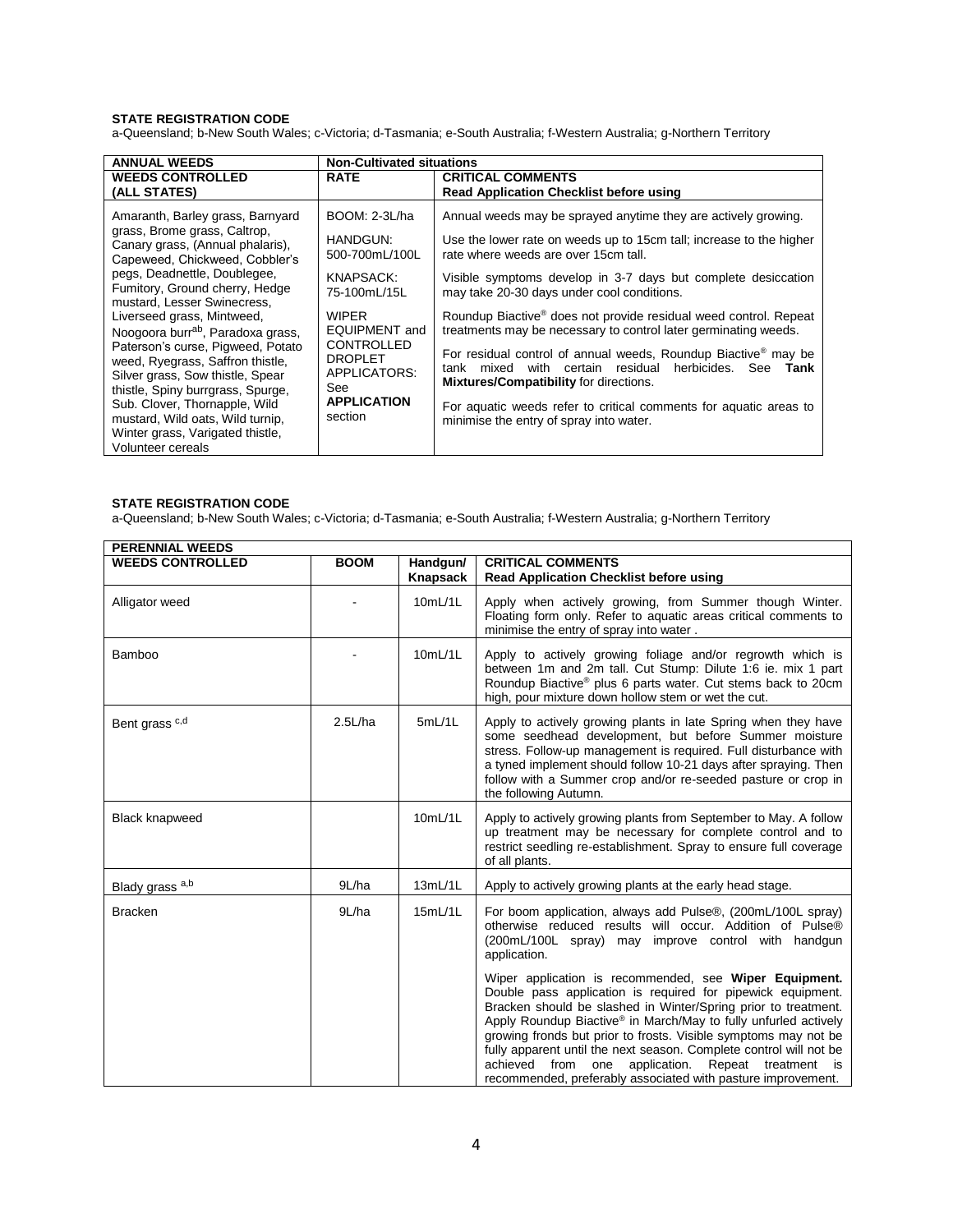| <b>PERENNIAL WEEDS</b>                                                                                |                     |                          |                                                                                                                                                                                                                                                                                                                                                                                                                                                                                                                                       |  |
|-------------------------------------------------------------------------------------------------------|---------------------|--------------------------|---------------------------------------------------------------------------------------------------------------------------------------------------------------------------------------------------------------------------------------------------------------------------------------------------------------------------------------------------------------------------------------------------------------------------------------------------------------------------------------------------------------------------------------|--|
| <b>WEEDS CONTROLLED</b>                                                                               | <b>BOOM</b>         | Handgun/<br>Knapsack     | <b>CRITICAL COMMENTS</b><br><b>Read Application Checklist before using</b>                                                                                                                                                                                                                                                                                                                                                                                                                                                            |  |
| Brown Beetle grass b                                                                                  | 3L/ha               | 5mL/1L                   | Apply to actively growing plants. DO NOT apply to partially<br>submerged plants. Refer to aquatic areas critical comments to<br>minimise the entry of spray into water.                                                                                                                                                                                                                                                                                                                                                               |  |
| Carpet grass                                                                                          | 3L/ha               | 5mL/1L                   | Apply to actively growing plants at the early head stage.                                                                                                                                                                                                                                                                                                                                                                                                                                                                             |  |
| Cocksfoot                                                                                             | 3L/ha               | 7mL/1L                   | Apply to actively growing plants at the early head stage.                                                                                                                                                                                                                                                                                                                                                                                                                                                                             |  |
| Couch                                                                                                 | 9L/ha               | 13mL/1L                  | Apply to actively growing plants when most have reached the<br>early head stage. In SA and WA apply to active plants during<br>Oct/Nov for best results.                                                                                                                                                                                                                                                                                                                                                                              |  |
| Cumbungi                                                                                              | 9L/ha               | 13mL/1L                  | Apply to actively growing plants at the early head to full head<br>stage (Summer/Autumn). Re-treatment may be required to<br>restrict seedling re-establishment. Wiper application is<br>recommended (not in Tasmania) See Wiper Equipment.                                                                                                                                                                                                                                                                                           |  |
| Flatweed (Cat's Ear)                                                                                  | 3L/ha               | 7mL/1L                   | Apply to fully developed rosettes at the early flower stage.                                                                                                                                                                                                                                                                                                                                                                                                                                                                          |  |
| Glyceria <sup>d</sup>                                                                                 | 6L/ha               | 10mL/1L                  | Apply to actively growing plants at the mature head stage in late<br>Summer/Autumn. Add a non-ionic surfactant (50-60% ai) at 200-<br>250mL/100L.                                                                                                                                                                                                                                                                                                                                                                                     |  |
| Guinea grass                                                                                          | 9L/ha               | 13mL/1L                  | Apply to actively growing plants at the early head stage. For<br>wiper application, see Wiper Equipment.                                                                                                                                                                                                                                                                                                                                                                                                                              |  |
| Hoary Cress b,c,d                                                                                     | 1.5L/ha             | 5mL/1L                   | For maximum long term reduction, apply from late July to<br>September when plants are in late rosette to flowering stage.<br>Plants should be actively growing and not under stress of<br>drought, frost or waterlogging. Application may be integrated<br>with long fallow. Cultivation may start 7 days after spraying.<br>Wiper application may be used where sufficient stem elongation<br>occurs, see Wiper Equipment. In Tasmania addition of a non-<br>ionic surfactant (50-60%ai) at 200-250mL/100L spray, is<br>recommended. |  |
| Johnson grass<br>Kangaroo grass<br>Kikuyu grass                                                       | 6L/ha               | 10mL/1L                  | Apply to actively growing plants at the early head stage. For<br>wiper application on Johnson grass, off-type and volunteer<br>sorghum, see Wiper Equipment.                                                                                                                                                                                                                                                                                                                                                                          |  |
| Lovegrass, African b,c,f                                                                              | 6L/ha               | 10mL/1L                  | Apply to actively growing plants. Re-treatment and/or pasture<br>improvement is recommended to restrict seedling<br>re-<br>establishment.                                                                                                                                                                                                                                                                                                                                                                                             |  |
| Ludwigia peruviana                                                                                    |                     | 10mL/1L                  | Apply when actively growing and at or beyond the early bloom<br>stage of growth, but before Autumn colour changes occur.<br>Thorough coverage is necessary for best control.                                                                                                                                                                                                                                                                                                                                                          |  |
| <b>Nutgrass</b>                                                                                       | 6L/ha               | 10mL/1L                  | <b>Non cultivated Situations:</b> Apply to actively growing plants in<br>late Summer/Autumn (Feb/Apr) when at least 20% have reached<br>the head stage.                                                                                                                                                                                                                                                                                                                                                                               |  |
| Cyperus rotundus Does not refer<br>to other Cyperus Species which<br>may be locally known as nutgrass | 3L/ha<br>+<br>3L/ha | 7mL/1L<br>+<br>7mL/1L    | Arable Land: Make first application to actively growing plants<br>when at least 20% have reached the head stage (normally about<br>Feb.). After allowing maximum re-emergence to occur (normally<br>in 6-8 weeks) it is essential to make a second application.<br><b>NOTE</b> In arable land Nutgrass may rapidly regenerate from<br>isolated nuts. Follow-up treatments should be made as part of a<br>Nutgrass control program.                                                                                                    |  |
| Pampas grass                                                                                          |                     | 10mL/1L<br>or<br>13mL/1L | Apply to actively growing plants during Spring, Summer or<br>Autumn. Ensure complete coverage of the foliage. For best<br>results apply after flowering. For easier access, large plants may<br>be cut or burnt prior to spraying, but first allow re-growth to reach<br>1m. Use the higher rate on plants over 1m high.<br>Low Volume Application Use 1:9 (10%) mixture of Roundup                                                                                                                                                   |  |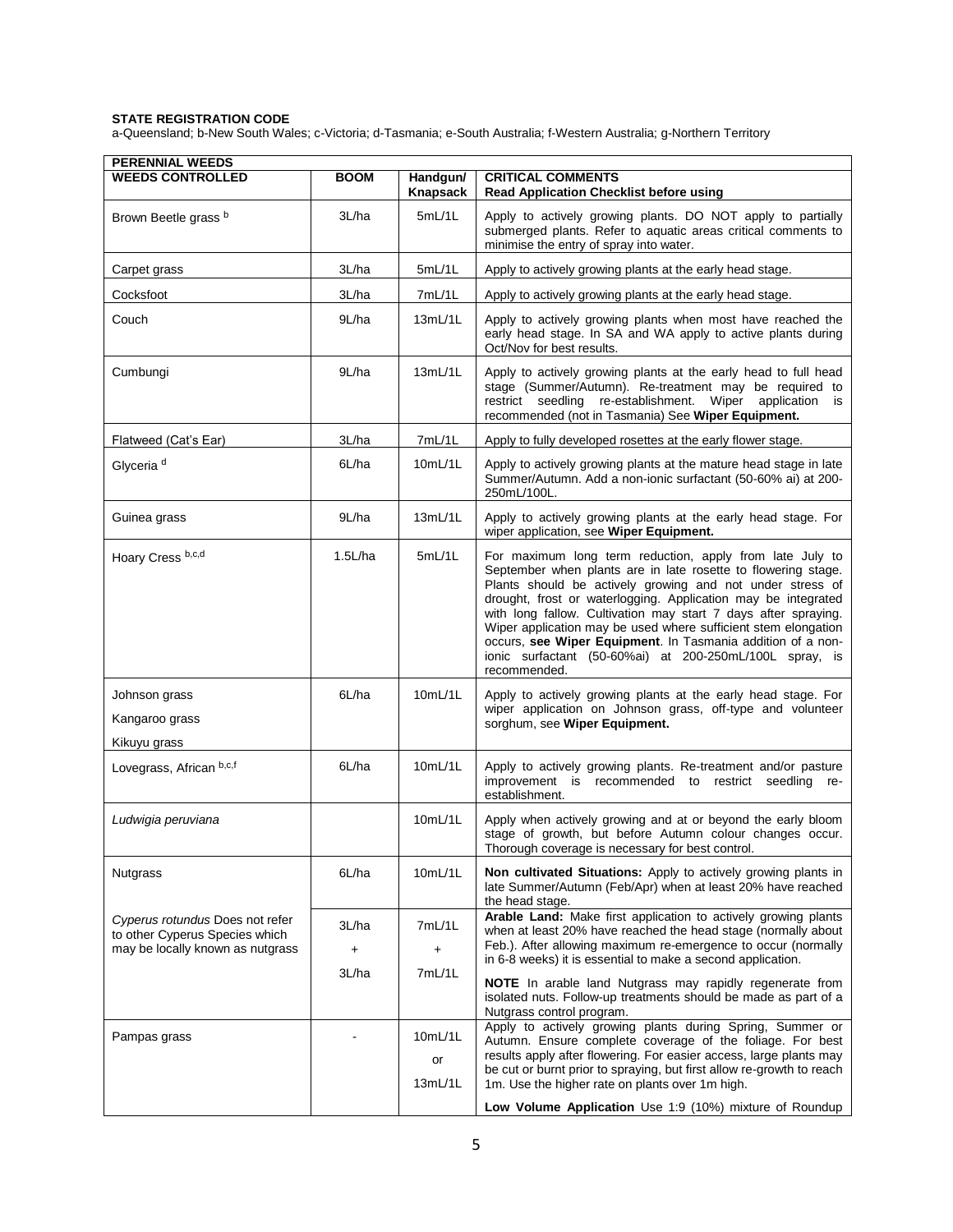| <b>PERENNIAL WEEDS</b><br><b>WEEDS CONTROLLED</b>          | <b>BOOM</b> | Handgun/  | <b>CRITICAL COMMENTS</b>                                                                                                                                                                                                                                                                                                                |
|------------------------------------------------------------|-------------|-----------|-----------------------------------------------------------------------------------------------------------------------------------------------------------------------------------------------------------------------------------------------------------------------------------------------------------------------------------------|
|                                                            |             | Knapsack  | Read Application Checklist before using<br>Biactive <sup>®</sup> : Water. Apply 2 x 2mL per 0.5m height. Ensure spray                                                                                                                                                                                                                   |
|                                                            |             |           | contacts all foliage.                                                                                                                                                                                                                                                                                                                   |
| Paragrass                                                  | 9L/ha       | 13mL/1L   | Apply to actively growing plants at the early head stage.                                                                                                                                                                                                                                                                               |
| Paramatta grass <sup>a,b</sup>                             | 6L/ha       | 10-15mL/L | Apply to actively growing plants at the late vegetative stage to<br>early seed head stage. Apply the higher rate for spot treatment                                                                                                                                                                                                     |
| Giant Rat's Tail a,b                                       |             |           | in Qld. Follow up treatments will be required for control of plants<br>germinating following treatment.                                                                                                                                                                                                                                 |
|                                                            | 3L/ha       | 10mL/L    | Arable land: (established perennial plants) Apply initial<br>treatment to actively growing plants at the mid vegetative to early                                                                                                                                                                                                        |
|                                                            | +           | $\ddot{}$ | seed head stage with a minimum of 20cm of new leaf growth.                                                                                                                                                                                                                                                                              |
|                                                            | 3L/ha       | 10mL/L    | Seedling plants treated during the season of emergence may be<br>treated at any time. Follow up treatment should be applied on<br>reappearance of at least 20cm new growth from initially treated<br>plants.                                                                                                                            |
| Paspalum                                                   | 6L/ha       | 10mL/1L   | Apply to actively growing plants at the early head stage.                                                                                                                                                                                                                                                                               |
| Pellitory <sup>b</sup>                                     |             | 10mL/1L   | Apply to actively growing plants prior to seeding. Repeat<br>applications may be necessary to control seedlings and/or re-<br>growth.                                                                                                                                                                                                   |
| Phalaris b,c, e                                            | $3-6$ L/ha  | 5-10mL/1L | Apply to actively growing plants during Winter-Spring. Use the<br>lower rate where only knockdown is required eg. prior to burning<br>of firebreaks. Burning can usually start 14-21 days after<br>spraying. For long term control increase to the higher rate.                                                                         |
| Phragmites, Common reed                                    | 9L/ha       | 13mL/1L   | Apply to actively growing, fully developed plants approaching the<br>early head stage. Visible symptoms of control may be slow to<br>develop and may not be fully apparent until the next season. For<br>wiper application, see Wiper Equipment. Refer to aquatic areas<br>critical comments to minimise the entry of spray into water. |
| <b>Plantains</b>                                           | 3L/ha       | 7mL/1L    | Apply to actively growing plants at the early head stage.<br>Symptoms may be slow to develop.                                                                                                                                                                                                                                           |
| Prairie grass                                              | 6L/ha       | 10mL/1L   | Apply to actively growing plants at the early head stage.                                                                                                                                                                                                                                                                               |
| Qld Blue grass                                             |             |           |                                                                                                                                                                                                                                                                                                                                         |
| Red-leg grass                                              |             |           |                                                                                                                                                                                                                                                                                                                                         |
| Rhodes grass                                               |             |           |                                                                                                                                                                                                                                                                                                                                         |
| Rope Twitch <sup>c,d</sup>                                 | 6L/ha       | 10mL/1L   | Apply in late Summer-Autumn to actively growing plants with<br>foliage at least 20cm high. To ensure maximum shoot<br>emergence the area should NOT be cultivated in the period from<br>the preceding Winter until the time of spraying.                                                                                                |
| <b>Rushes</b>                                              |             |           | Apply by wiper equipment to actively growing plants. Where<br>there is a large proportion of dead foliage, pre-slashing is<br>recommended. Allow adequate re-growth before treatment. See<br><b>Wiper Equipment</b>                                                                                                                     |
| Sedge, tall b, c, d                                        |             | 5-10mL/1L | Apply to actively growing plants in flowering to post-flowering                                                                                                                                                                                                                                                                         |
|                                                            | 2 or 4 L/ha |           | period (Oct/April). Use the lower rate only if the stand has been<br>slashed prior to treatment. Re-treatment may be necessary.<br>Visible symptoms may not be fully apparent for up to 3 months.<br>Use of CDA equipment is not recommended.                                                                                           |
| Serrated tussock b,c,d<br>For control/suppression prior to | $4-6$ L/ha  | 7-13mL/1L | Apply to actively growing and stress free plants. Best results<br>May - October.                                                                                                                                                                                                                                                        |
| establishing crops or improved<br>pasture species.         |             |           | Application: Boom spray volume of 70 L/ha or more is<br>recommended to improve plant coverage. Also see Aerial<br>Equipment. Surfactants: Addition of 200mL of Wetter TX to<br>100L of spraying solution may improve control of serrated                                                                                                |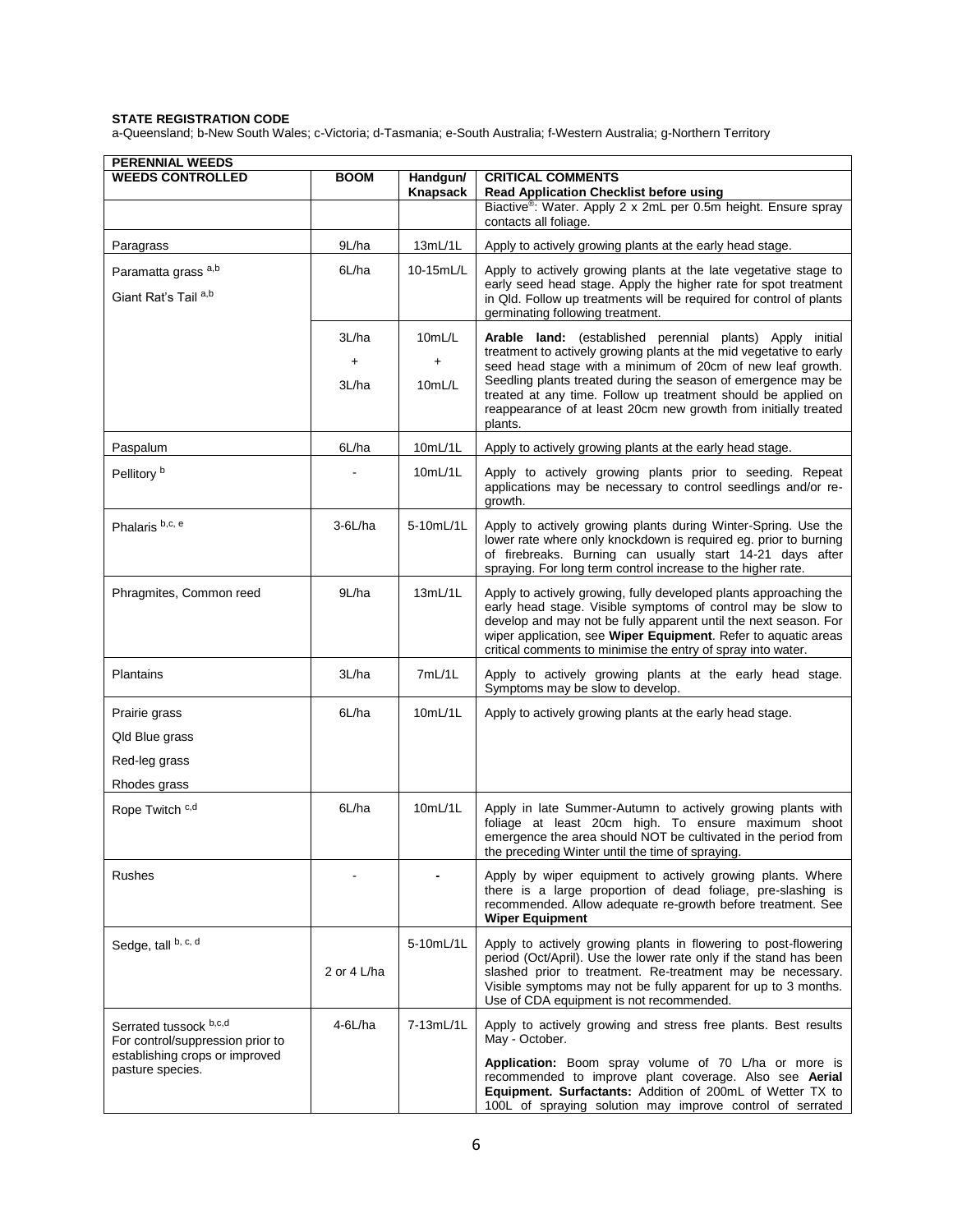| <b>PERENNIAL WEEDS</b>                                                                |                      |                      |                                                                                                                                                                                                                                                                                                                                                                                              |  |  |
|---------------------------------------------------------------------------------------|----------------------|----------------------|----------------------------------------------------------------------------------------------------------------------------------------------------------------------------------------------------------------------------------------------------------------------------------------------------------------------------------------------------------------------------------------------|--|--|
| <b>WEEDS CONTROLLED</b>                                                               | <b>BOOM</b>          | Handgun/<br>Knapsack | <b>CRITICAL COMMENTS</b><br>Read Application Checklist before using                                                                                                                                                                                                                                                                                                                          |  |  |
|                                                                                       |                      |                      | tussock.<br>Site Preparation: Burning of serrated tussock 10-12 months                                                                                                                                                                                                                                                                                                                       |  |  |
|                                                                                       |                      |                      | before spraying or slashing / heavy grazing (cell grazing) 2<br>weeks before spraying is essential for good results (Note:<br>serrated tussock is almost indigestible and prolonged exposure<br>can lead to starvation and death of stock.).                                                                                                                                                 |  |  |
|                                                                                       |                      |                      | Rates: Use lower rate on serrated tussock regrowth after<br>burning (no residual dead foliage). Use higher rate on serrated<br>tussock that has been slashed or grazed (may contain some<br>residual dead foliage).                                                                                                                                                                          |  |  |
| Serrated tussock b,c,d<br>For prevention of seed head<br>emergence and seed formation | $0.75 -$<br>1.25L/ha |                      | Apply to actively growing and stress free plants. Best results mid<br>September - mid October. Apply prior to any seed head<br>emergence. Also see Aerial Equipment.                                                                                                                                                                                                                         |  |  |
|                                                                                       |                      |                      | <b>Surfactants:</b> Addition of 200mL of Wetter TX to 100L of<br>spraying solution may improve results.                                                                                                                                                                                                                                                                                      |  |  |
|                                                                                       |                      |                      | <b>Rates:</b> The lower rates will be less damaging to desirable<br>pasture species. If seed head emergence is imminent then<br>higher rates will give better results.                                                                                                                                                                                                                       |  |  |
| Silverleaf nightshade b                                                               |                      | 20mL/1L              | Use ONLY under good soil moisture conditions. Apply to actively<br>growing plants at the late flowering to berry stage. Repeat<br>spraying will be necessary to restrict re-growth and seedling re-<br>establishment.                                                                                                                                                                        |  |  |
| Sorrel                                                                                | 6L/ha                | 10mL/1L              | Apply to actively growing plants when most have reached the<br>early bud stage.                                                                                                                                                                                                                                                                                                              |  |  |
| Soursob b,c,d,e,f                                                                     | 1.5L/ha              | 5mL/1L               | For maximum long term reduction apply from late July to early<br>September but before natural plant yellowing (senescence)<br>occurs. Soursob should be actively growing and not under stress<br>of drought or waterlogging. If heavy frosting has occurred, allow<br>recovery before spraying. If heavy grazing has occurred, allow<br>recovery of foliage to at least 5cm before spraying. |  |  |
| St John's wort                                                                        | 3L/ha                | 5mL/1L               | Apply to actively growing plants in the flowering to post-<br>flowering, procumbent stem stage (generally November/May).<br>Re-treatment, or oversowing with improved pasture species may<br>be necessary to restrict seedling re-establishment.                                                                                                                                             |  |  |
| Thistle, Artichoke <sup>c,e</sup>                                                     | 3L/ha                | 5mL/1L               | Apply at the rosette-early head stage.                                                                                                                                                                                                                                                                                                                                                       |  |  |
| Thistle, Californian c,d                                                              | 3L/ha                | 10mL/1L              | Apply to actively growing plants at the flowering stage. To<br>ensure maximum shoot emergence the area should NOT be<br>cultivated prior to spraying. Re-treatment and/or pasture<br>improvement may be necessary to restrict seedling re-<br>establishment. Vic and Tas only.                                                                                                               |  |  |
| Water couch                                                                           | 9L/ha                | 13mL/1L              | Apply to actively growing plants in late Summer-Autumn<br>(Feb/Mar). DO NOT treat after March because of the onset of<br>Winter dormancy. Full results may not be visible until the<br>following spring. Not more than 1/4 of the weed should be<br>submerged at the time of treatment. Refer to aquatic areas<br>critical comments to minimise the entry of spray into water.               |  |  |
| Water hyacinth                                                                        | $6-9L/ha$            | 10-<br>13mL/1L       | Apply when actively growing and at or beyond the early bloom<br>stage of growth. Use the higher rate on dense infestations. Refer<br>to aquatic areas critical comments to minimise the entry of spray<br>into water.                                                                                                                                                                        |  |  |
| Water lettuce                                                                         |                      | 10-<br>13mL/1L       | Best results are obtained from mid-Summer through to Winter.<br>Use the higher rate on dense infestations. Refer to aquatic areas<br>critical comments to minimise the entry of spray into water.                                                                                                                                                                                            |  |  |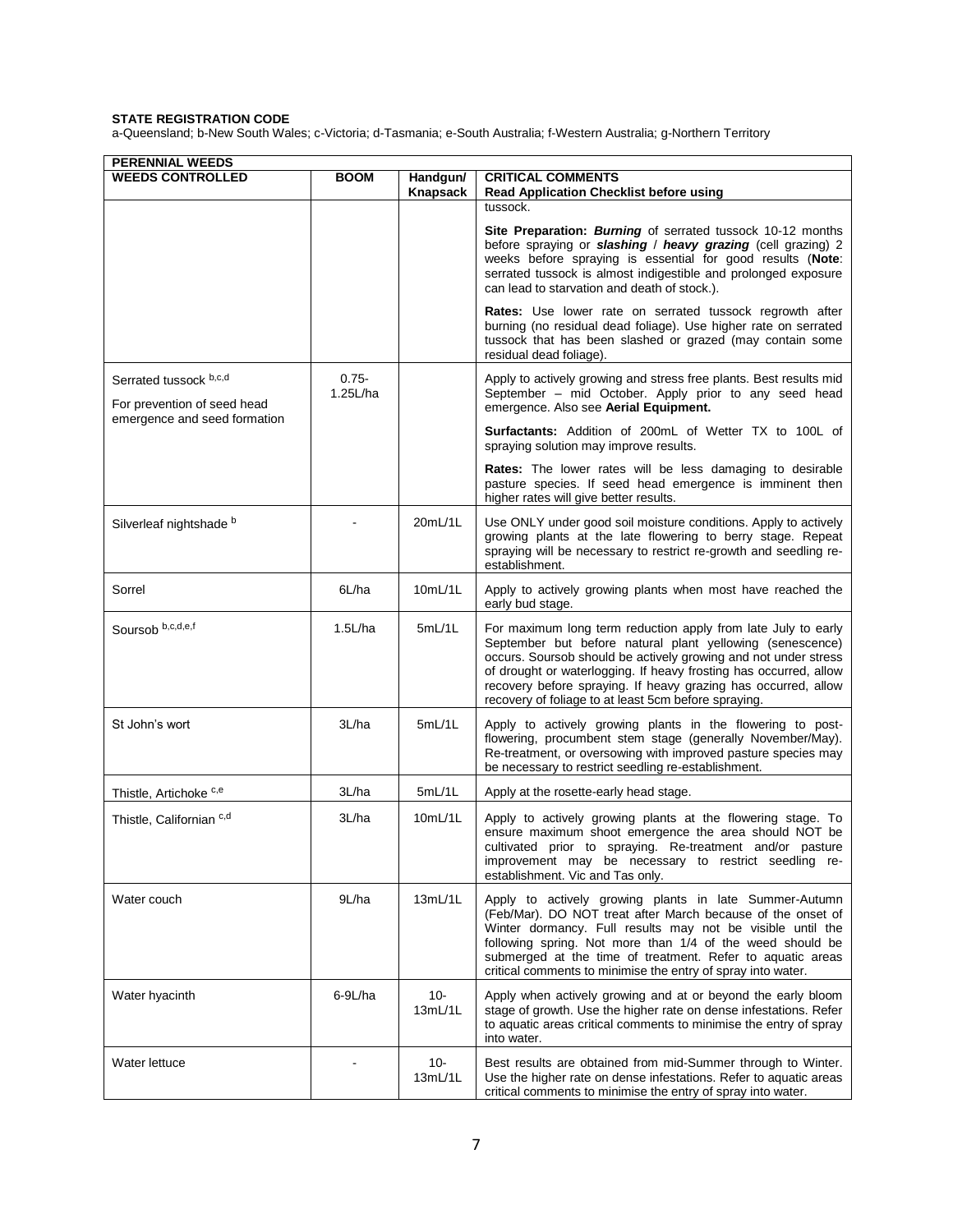| <b>PERENNIAL WEEDS</b>  |             |                      |                                                                                                                                                                                                                                                                 |
|-------------------------|-------------|----------------------|-----------------------------------------------------------------------------------------------------------------------------------------------------------------------------------------------------------------------------------------------------------------|
| <b>WEEDS CONTROLLED</b> | <b>BOOM</b> | Handgun/<br>Knapsack | <b>CRITICAL COMMENTS</b><br><b>Read Application Checklist before using</b>                                                                                                                                                                                      |
| Waterlily, yellow       | 6L/ha       | 10mL/1L              | Apply when there is a maximum emergence of floating leaves.<br>Allow 2-3 weeks for symptoms to develop and then retreat any<br>unaffected plants. Use low volume sprayer Refer to aquatic<br>areas critical comments to minimise the entry of spray into water. |
| Yorkshire fog           | 3L/ha       | 7mL/1L               | Apply to actively growing plants at the early head stage.                                                                                                                                                                                                       |

| <b>UNWANTED TREES</b><br>Roundup Biactive® may be used for control of many tree species. Ensure trees are actively growing at time<br>of treatment and not under stress of drought, waterlogging or cold. QLD, NSW, VIC, TAS and NT, WA only. |                                                                                                                                                                                                                                                                   |                                                                                                                                                                                                         |                                                                                             |                                                                                                                                                                                                                                                                                                                                                  |  |
|-----------------------------------------------------------------------------------------------------------------------------------------------------------------------------------------------------------------------------------------------|-------------------------------------------------------------------------------------------------------------------------------------------------------------------------------------------------------------------------------------------------------------------|---------------------------------------------------------------------------------------------------------------------------------------------------------------------------------------------------------|---------------------------------------------------------------------------------------------|--------------------------------------------------------------------------------------------------------------------------------------------------------------------------------------------------------------------------------------------------------------------------------------------------------------------------------------------------|--|
| <b>METHOD</b>                                                                                                                                                                                                                                 | <b>UNWANTED TREES</b>                                                                                                                                                                                                                                             | <b>TREE SIZE</b>                                                                                                                                                                                        | <b>Mixture product</b><br>: water                                                           | <b>CRITICAL COMMENTS</b>                                                                                                                                                                                                                                                                                                                         |  |
| Cut Stump<br>0-10cm basal<br>1:15<br>Jarrah, Longleaf box,<br>Marri, Messmate<br>dia.<br>stringybark, Narrowlead<br>peppermint                                                                                                                |                                                                                                                                                                                                                                                                   | Dilute Roundup Biactive <sup>®</sup> with water in the<br>recommended ratio. Cut tree close to ground<br>immediately<br>wet<br>stump<br>and<br>surface<br>thoroughly using splatter gun, spray, swab or |                                                                                             |                                                                                                                                                                                                                                                                                                                                                  |  |
|                                                                                                                                                                                                                                               | Privet, Rhus                                                                                                                                                                                                                                                      | 0-30cm basal<br>dia.                                                                                                                                                                                    | 1:1                                                                                         | brush. Remove any branches on the stump<br>and treat cut surface.                                                                                                                                                                                                                                                                                |  |
|                                                                                                                                                                                                                                               | Willows                                                                                                                                                                                                                                                           | <10cm basal<br>dia.                                                                                                                                                                                     | Undiluted                                                                                   |                                                                                                                                                                                                                                                                                                                                                  |  |
| Foliar<br>Application:<br>Low Volume<br>(Gas gun or                                                                                                                                                                                           | Bullich, Marri, Jarrah                                                                                                                                                                                                                                            | 0-1.5m height                                                                                                                                                                                           | 1:5<br>Add Pulse <sup>®</sup> at<br>200mL/100L<br>spray mixture                             | <b>Dilute</b><br>Roundup<br><b>Biactive®</b><br>in<br>the<br>recommended ratio. Calibrate splatter gun to<br>apply 5mL of Roundup Biactive® solution per<br>dose, as a fine spray. Apply 5mL per 0.5m                                                                                                                                            |  |
| Splatter gun)                                                                                                                                                                                                                                 | Eucalyptus spp.                                                                                                                                                                                                                                                   | 0-1.5m height                                                                                                                                                                                           | 1:5<br>Add Pulse <sup>®</sup> at<br>200mL/100L<br>spray mixture                             | Ensure spray contacts all<br>tree height.<br>foliage.                                                                                                                                                                                                                                                                                            |  |
| Foliar<br>Application:<br>High Volume<br>(Knapsack or<br>Handgun)                                                                                                                                                                             | Eucalyptus spp., Willows                                                                                                                                                                                                                                          | 0-2.0m height                                                                                                                                                                                           | 1.0-1.3L/100L<br>For Eucalyptus<br>add Pulse <sup>®</sup> at<br>200mL/100L<br>spray mixture | Spray to wet all foliage. Use the higher rate<br>for trees 1.0 to 2.0m high.                                                                                                                                                                                                                                                                     |  |
| <b>Stem</b><br>Injection                                                                                                                                                                                                                      | Flooded gum, Ghost gum,<br>Gum topped bloodwood,<br>Messmate stringybark,<br>Narrowleaf ironbark, Pink<br>bloodwood, Poplar box,<br>Privet, Rhus, Silverleaf<br>ironbark, Silvertop ash<br>[Ironbark], Spotted gum,<br>Swamp mahogany, White<br>mahogany, Willows | Basal dia.<br>$0-25$ cm<br>Basal dia.<br>25-60cm                                                                                                                                                        | Undiluted<br>$1m$ L/cut<br>Undiluted<br>$2m$ L/cut                                          | Use an applicator calibrated to deliver 1 or<br>2mL per cut. Make 5cm cuts at an oblique<br>angle to penetrate the sapwood beneath the<br>bark. Space cuts at 13cm centres around<br>tree circumference below any branding,<br>otherwise remove or treat all branches below<br>cuts.<br>On multiple trunk trees ensure each trunk is<br>treated. |  |
|                                                                                                                                                                                                                                               | Camphor laurel                                                                                                                                                                                                                                                    | Basal dia.<br>$0-25$ cm<br>Basal dia, Over<br>25cm-60cm                                                                                                                                                 | Mixture 1:1<br>2mL/cut<br>Undiluted<br>2mL/cut                                              |                                                                                                                                                                                                                                                                                                                                                  |  |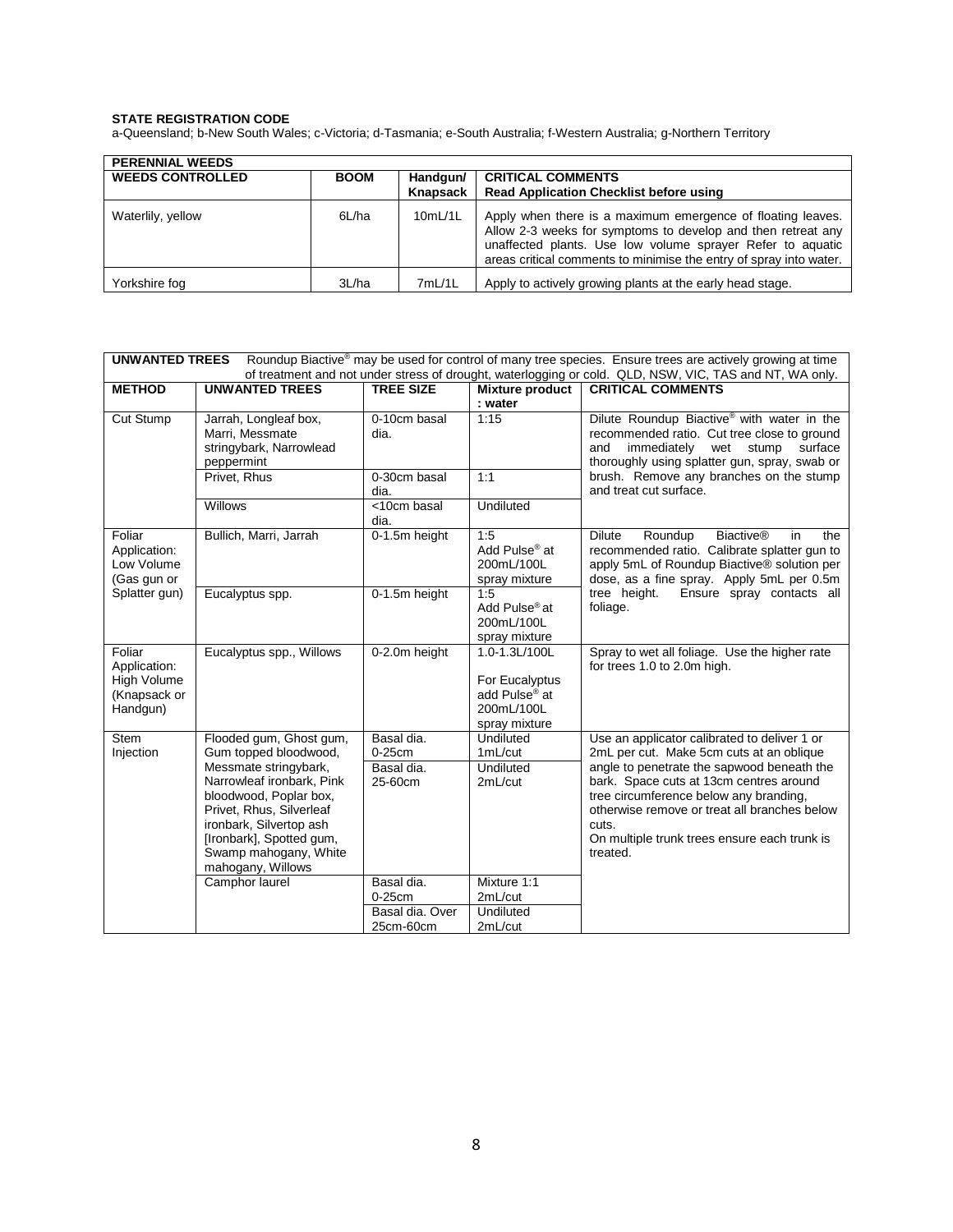| <b>BRUSH AND WOODY WEEDS</b>   |                            |                                            |                                                                                                                                                                                                                                                                                                                                                                                                                                                                                                                                                       |  |
|--------------------------------|----------------------------|--------------------------------------------|-------------------------------------------------------------------------------------------------------------------------------------------------------------------------------------------------------------------------------------------------------------------------------------------------------------------------------------------------------------------------------------------------------------------------------------------------------------------------------------------------------------------------------------------------------|--|
| <b>WEEDS CONTROLLED</b>        | Handgun /<br>Knapsack      | <b>Low Volume</b><br><b>Product: Water</b> | <b>CRITICAL COMMENTS</b><br><b>Read Application Checklist before using</b>                                                                                                                                                                                                                                                                                                                                                                                                                                                                            |  |
| Bitou bush<br>Boneseed a,b,c,d | 5 or 10mL/L                | 1:29 or 1:19                               | Apply to actively growing plants. Spray to wet all foliage. Best<br>results are achieved when treated at peak flowering during<br>Winter. DO NOT apply during periods of drought stress. Use the<br>higher rate on bushes over 1.5m. Further treatment may be<br>necessary to restrict seedling re-establishment.                                                                                                                                                                                                                                     |  |
|                                |                            |                                            | Low Volume Application (eg. Gas gun and Splatter gun).<br>Ensure spray contacts all foliage. Use the higher rate (1:19) on<br>bushes over 1.5m high.                                                                                                                                                                                                                                                                                                                                                                                                  |  |
| Boxthorn, African              | 7-10mL/L                   |                                            | Use the lower rate for young bushes; increase to the higher rate<br>for large, mature bushes. Spray to wet all foliage. DO NOT<br>spray during hot, dry Summer periods. Burning (after complete<br>brownout), pasture improvement and/or further treatment are<br>recommended to control seedlings and/or regrowth. Use of CDA<br>equipment is not recommended.                                                                                                                                                                                       |  |
| Blackberry                     | 10-13mL/L                  |                                            | Apply from flowering to leaf fall (generally Jan-May). Plants<br>should not be under stress of high temperature, drought or frost.<br>Spray to wet all foliage. Use the higher rate on old, dense<br>infestations over 2m high. Visible symptoms may not be fully<br>apparent until the next season. Burning (after complete<br>brownout) pasture improvement and/or further treatment are<br>recommended to control seedlings and/or regrowth. Use of CDA<br>equipment is not recommended. In Tasmania, DO NOT treat<br>bushes bearing mature fruit. |  |
| Crofton weed a,b               | 5mL/L                      |                                            | Apply to actively growing plants with full foliage. Spray to wet all<br>foliage. Further treatment and/or pasture improvement are<br>recommended to restrict seedling re-establishment.                                                                                                                                                                                                                                                                                                                                                               |  |
| English broom                  | 10-13mL/L                  |                                            | Spray to wet foliage. When using the low rate add Pulse (2mL/L<br>spray solution) to improve coverage. At full leaf only the high<br>rate can be used without Pulse.                                                                                                                                                                                                                                                                                                                                                                                  |  |
| Gorse (Furze)                  | 10mL/L plus<br>Pulse 2mL/L |                                            | Apply all year round, but only to actively growing plants. Always<br>add Pulse, otherwise reduced results will occur. Spray to wet all<br>foliage. Burning (after complete brownout), pasture improvement<br>and/or further treatment are recommended to control seedlings<br>and/or regrowth.                                                                                                                                                                                                                                                        |  |
| Groundsel bush a,b             | 7-10mL/L                   | 1:9                                        | Apply to actively growing plants. DO NOT apply during Winter,<br>nor during periods of Summer drought stress. Use the higher<br>rate on bushes over 2m tall. Spray to wet all foliage. Further<br>treatment and/or pasture improvement are recommended to<br>control seedlings and/or regrowth.                                                                                                                                                                                                                                                       |  |
|                                |                            |                                            | Low Volume Application (eg. Splatter Gun and Gas Gun): Use<br>1:9 (10%) mixture of Roundup: water. Apply 2 x 2mL dose per<br>0.5m bush height. Ensure spray contacts all foliage. Use of CDA<br>equipment is not recommended.                                                                                                                                                                                                                                                                                                                         |  |
| Hawthorn b,c,d,e,f             | 10-13mL/L                  | 1:9                                        | Apply to actively growing plants from flowering to leaf fall. Spray<br>to wet all foliage. Use the higher rate on bushes over 2m tall.<br>Burning (after complete brownout), pasture improvement and/or<br>further treatment are recommended to control seedlings and/or<br>regrowth.                                                                                                                                                                                                                                                                 |  |
|                                |                            |                                            | Low Volume Application (eg. Splatter Gun and Gas Gun): Use<br>1:9 (10%) mixture of Roundup Biactive®: water. Apply 2 x 5mL<br>dose per 0.5m bush height. Ensure spray contacts all foliage.                                                                                                                                                                                                                                                                                                                                                           |  |
| Lantana <sup>a,b,g</sup>       | 10mL/L                     | 1:9                                        | Apply to actively growing plants with full foliage. Ensure<br>complete treatment of individual plants. DO NOT spray during<br>periods of Summer drought stress. Burning (after complete<br>brownout), pasture improvement and/or further treatment are                                                                                                                                                                                                                                                                                                |  |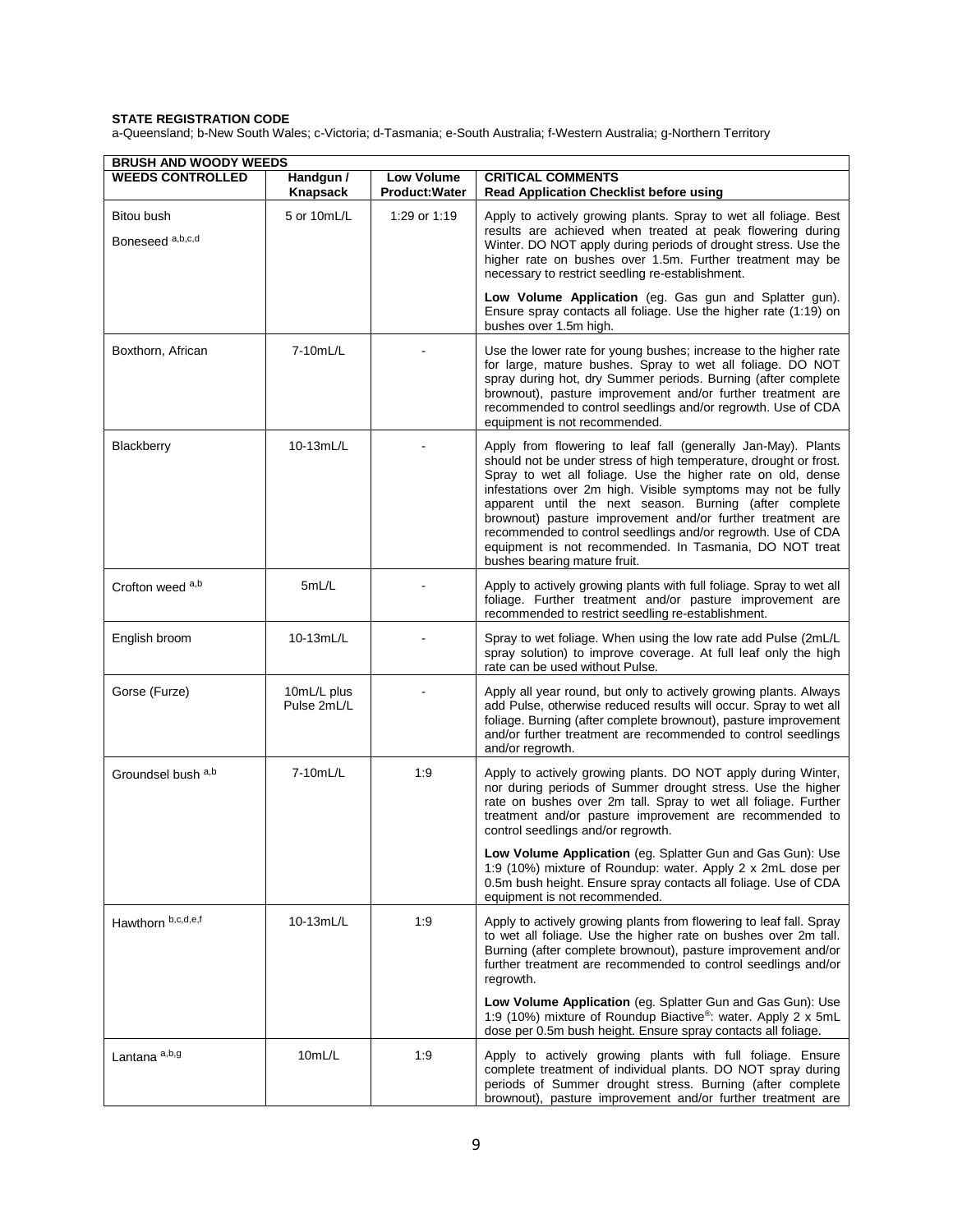a-Queensland; b-New South Wales; c-Victoria; d-Tasmania; e-South Australia; f-Western Australia; g-Northern Territory

| <b>BRUSH AND WOODY WEEDS</b>                 |              |                       |                                                                                                                                                                                                                                                                                              |
|----------------------------------------------|--------------|-----------------------|----------------------------------------------------------------------------------------------------------------------------------------------------------------------------------------------------------------------------------------------------------------------------------------------|
| <b>WEEDS CONTROLLED</b>                      | Handgun /    | <b>Low Volume</b>     | <b>CRITICAL COMMENTS</b>                                                                                                                                                                                                                                                                     |
|                                              | Knapsack     | <b>Product: Water</b> | <b>Read Application Checklist before using</b>                                                                                                                                                                                                                                               |
|                                              |              |                       | recommended to control seedlings and/or regrowth. Addition of<br>Pulse (200mL/100L) may improve control.<br>Low Volume Application (eg. Splatter Gun and Gas Gun):<br>Apply 2 x 2mL dose per 0.5m bush height. Ensure spray                                                                  |
|                                              |              |                       | contacts all foliage.                                                                                                                                                                                                                                                                        |
|                                              |              |                       | <b>Sprinkler Sprayer</b> Apply 6mL of a 1:9 (10%) solution to every<br>square metre of treated area. Use of CDA equipment is not<br>recommended.                                                                                                                                             |
| Mistflower <sup>a,b</sup>                    | 5mL/L        | 1:9                   | Apply to actively growing plants with full foliage. Spray to wet all<br>foliage. Further treatment and/or pasture improvement are<br>recommended to restrict seedling re-establishment.                                                                                                      |
|                                              |              |                       | <b>Sprinkler Sprayer</b> Apply 3mL of a 1:9 (10%) solution to every<br>square metre of treated area.                                                                                                                                                                                         |
| Sifton bush/<br>Chinese scrub <sup>a,b</sup> | 10 or 13mL/L | 1:9                   | Apply when actively growing. Ensure complete coverage of the<br>improvement<br>and/or<br>Pasture<br>re-treatment<br>bush.<br>is<br>recommended to control seedlings and/or regrowth.<br>High Volume Use the higher rate on bushes over 1m.<br>Low Volume Apply 40mL per 0.5m height.         |
|                                              |              |                       | Wiper Application Double pass application is required.<br>Application is best made to small (less than 1m) green bushes.                                                                                                                                                                     |
| Sweet briar b,c,d,e,f                        | 15-20mL/L    | 1:9                   | Apply to actively growing plants from late flowering to leaf fall.<br>Spray to wet all foliage. Use the higher rate on bushes over<br>1.5m high. Burning (after complete brownout), pasture<br>improvement and/or further treatment are recommended to<br>control seedlings and/or regrowth. |
|                                              |              |                       | Low Volume Application (eg. Splatter Gun and Gas Gun):<br>Apply 2 x 5mL dose per 0.5m bush height. Ensure spray<br>contacts all foliage.                                                                                                                                                     |

**NOT TO BE USED FOR ANY PURPOSE, OR IN ANY MANNER, CONTRARY TO THIS LABEL UNLESS AUTHORISED UNDER APPROPRIATE LEGISLATION.**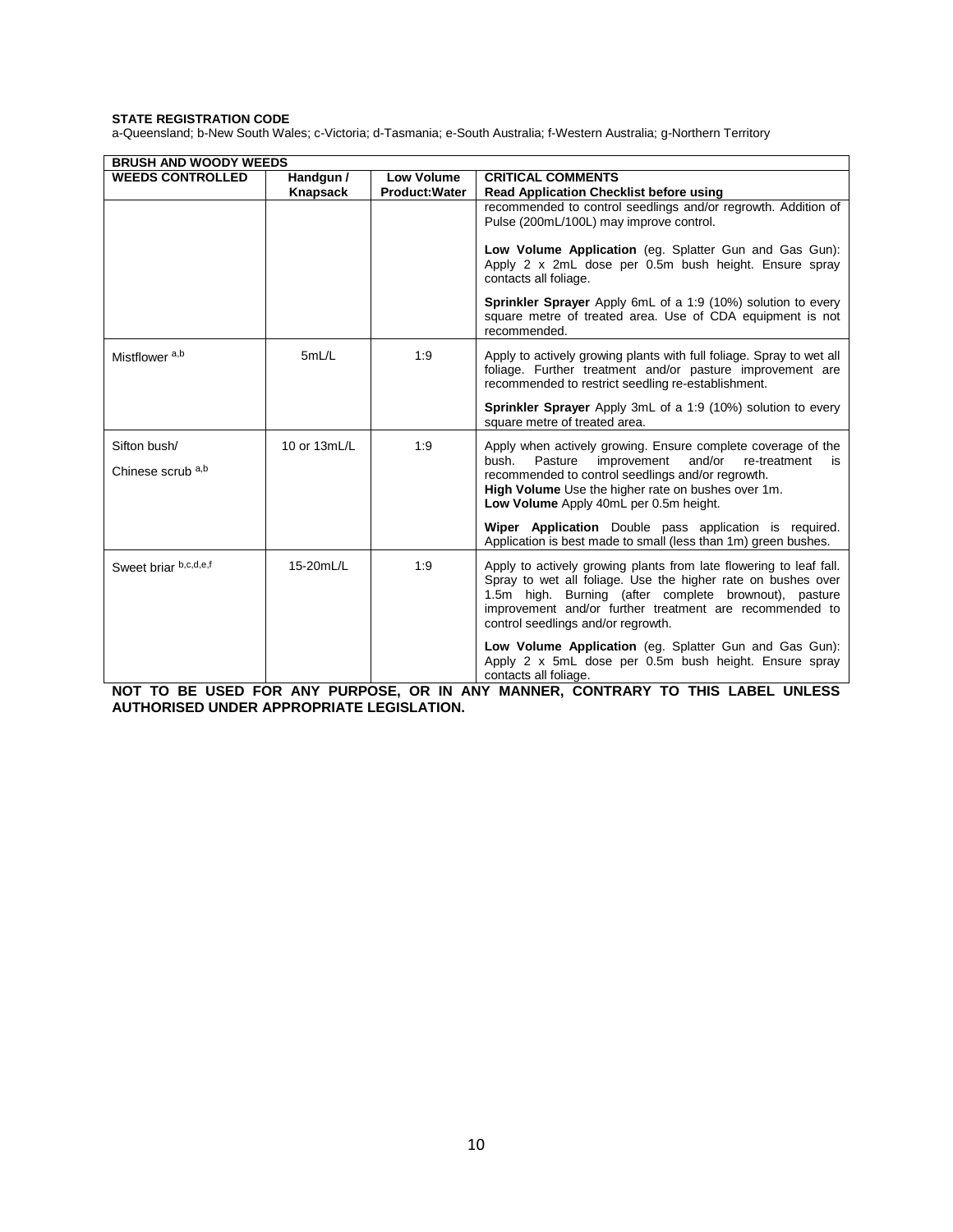#### **GENERAL INSTRUCTIONS**

Roundup Biactive<sup>®</sup> is a non-volatile, water soluble liquid product with non-selective herbicidal activity against many annual and perennial broadleaf weeds and grasses.

Roundup Biactive® may be used for weed control in agricultural land prior to sowing any edible or non-edible crop, but not prior to transplanting tomato seedlings.

Roundup Biactive<sup>®</sup> is absorbed by plant foliage and green stems. It is inactivated immediately in the soil and does not provide residual weed control. Roundup Biactive® moves through the plant from the point of contact to and into the root system. Visible effects on annual weeds take 3-7 days but on perennial weeds may be not be obvious for 2-3 weeks or longer in some cases. Visible effects of control may be delayed by cool or cloudy weather at and following treatment.

When applying this product prior to transplanting crops into plastic mulch, care must be taken to remove residues of this product from the plastic prior to transplanting. Residues can be removed by 2cm of natural rainfall or by applying water via a sprinkler irrigation system.

#### **RESISTANT WEEDS WARNING**

| <b>GROUP</b> | м | <b>HERBICIDE</b> |
|--------------|---|------------------|
|--------------|---|------------------|

Roundup Biactive® is a member of the Glycines group of herbicides. Roundup Biactive® has the inhibition of EPSP synthase mode of action. For weed resistance management Roundup Biactive<sup>®</sup> is a Group M herbicide.

Some naturally occurring weed biotypes resistant to Roundup Biactive<sup>®</sup> and other Group M herbicides may exist through normal genetic variability in any weed population. The resistant individuals can eventually dominate the weed population if these herbicides are used repeatedly. These resistant weeds will not be controlled by Roundup Biactive® or other Group M herbicides. Since the occurrence of resistant weeds is difficult to detect prior to use, Monsanto accepts no liability for any losses that may result from the failure of Roundup Biactive<sup>®</sup> to control resistant weeds.

#### **MIXING**

Roundup Biactive<sup>®</sup> mixes readily with water. Note: Reduced results may occur if water containing soil is used, eg. water from ponds and unlined ditches, or if hard water containing calcium salts is used.

DO NOT mix, store or apply this product or spray solutions of this product in galvanised steel or unlined steel containers or spray tanks, since a highly flammable gas mixture may be formed. Use stainless steel, brass, copper, fibreglass, plastic or plastic-lined containers or spray tanks. Aluminium is susceptible to corrosion by Roundup Biactive<sup>®</sup> and should not be used. Ensure the spray tank is free of any residue or previous spray materials.

Use spray solutions promptly and certainly within 5 days, since a gradual loss of activity will occur. Fill the spray tank with one half the required amount of clean water and add the proper amount of Roundup Biactive®. Mix well before adding the remaining portion of water. Placing the filling hose below the surface of the spray solution will prevent excessive foaming. Removing hose from tank immediately after filling will prevent back siphoning into water source. DO NOT use mechanical agitators as these may cause excessive foaming, Spray tanks, pumps, lines and nozzles should be thoroughly rinsed with clean water following application to prevent corrosion.

#### **TANK MIXTURES/COMPATIBILITY**

Roundup Biactive® may be tank-mixed with the following herbicides, insecticides and additives.

Read and follow all label directions, restraints, plant-back periods, withholding periods, regional use restrictions and safety directions for the tank mix products.

#### **MIXING INSTRUCTIONS FOR ALL TANK MIXTURES**

1. Fill the spray tank 1/3 to 1/2 full will clean water and start agitation.

2. Where crystalline ammonium sulphate is recommended, wash 2% w/v (2kg/100L spray solution) through a top mesh-screen into the tank and mix thoroughly.

- 3. Add recommended herbicide/insecticide/additive to the spray tank and mix thoroughly.
- 4. Add Roundup Biactive® and the remaining water Mix thoroughly.
- 5. Add surfactant, if required, near the end of the filling process to minimise foaming.
- 6. Always maintain adequate agitation during application and use the tank mix promptly.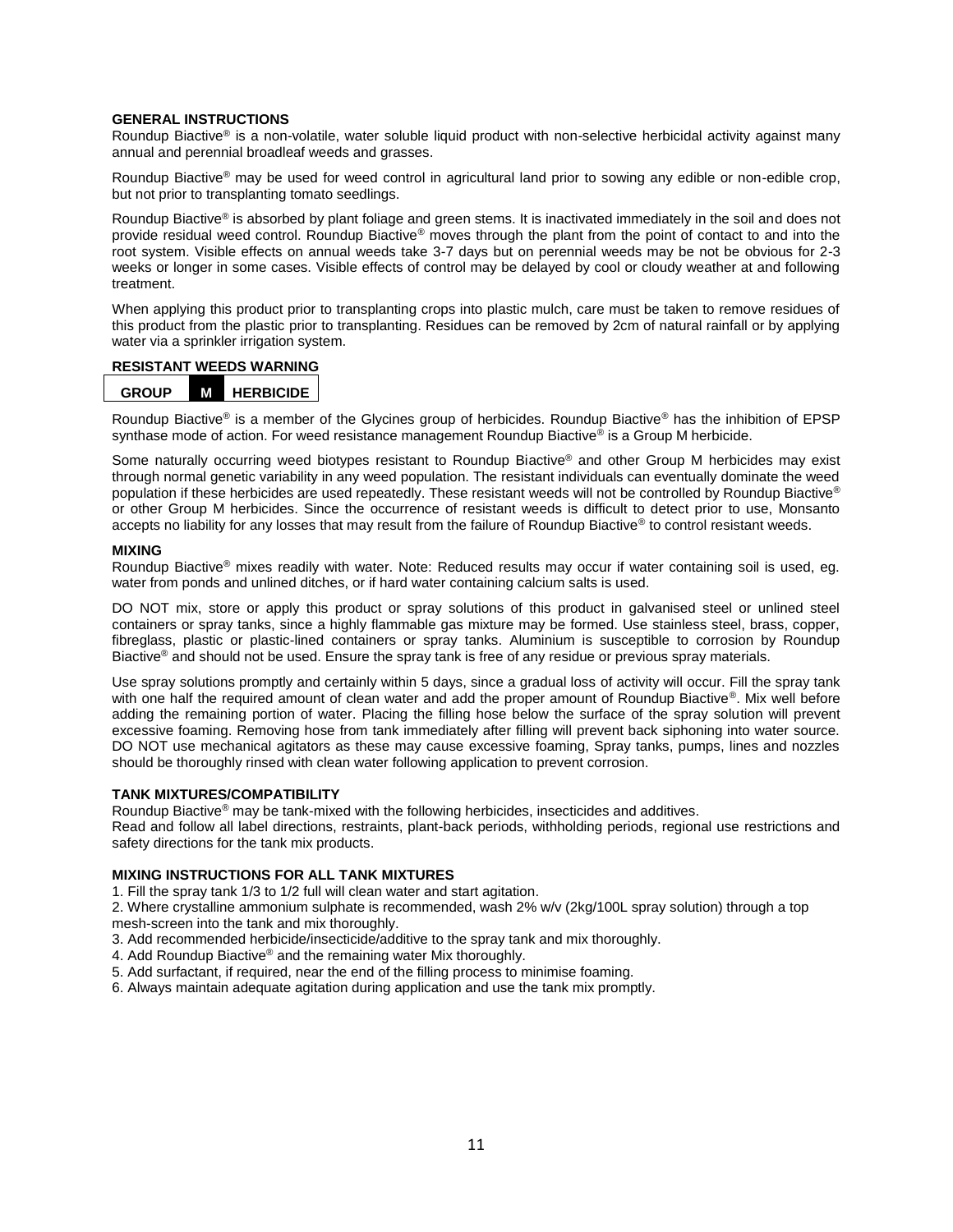#### **TANK MIXTURES – HERBICIDES**

Atrazine flowable (Agricultural uses only DO NOT apply the tank mix for Barnyard grass control.), 2,4-D ester, dicamba, Glean\*, Simazine flowable, Oust\*, Yield\*, Stomp® 330, Ally\*, Logran\* 750G, L.V.E. MCPA, and Striker®.

The addition of Striker at 75 mL/ha to recommended rates of Roundup Biactive® prior to planting wheat or barley will improve knockdown and increase the speed at which treated weeds develop visible signs of phytotoxicity. Add crystalline ammonium sulphate as per directions below.

#### **TANK MIXTURES - ADDITIVES**

#### **Crystalline Ammonium Sulphate**

**RATE**: 2% w/v (2kg/100L spray solution). (DO NOT apply the tank mix for Barnyard grass control).

The addition of crystalline ammonium sulphate to Roundup Biactive®, when used to control ANNUAL weeds, MAY improve the performance of Roundup Biactive® under adverse environmental conditions such as cool, cloudy weather, and assist in minimising the antagonism in tank mixes of Roundup Biactive® and flowable triazine herbicides. Use only crystalline ammonium sulphate, NOT prilled or granulated forms. Ammonium sulphate may be corrosive to metal parts of the sprayer. Thoroughly flush tanks, pumps and nozzles with water after use.

#### **Pulse® Penetrant**

**RATE:** 200mL/100L spray solution. Add when treating bracken (boom application), Gorse, Eucalypt suckers and Lantana.

#### **Wetter TX Surfactant**

**RATE:** 200mL/100L spray solution. Add when treating Annual ryegrass in Spring (from beginning August to end October). Wetter TX is not a general purpose surfactant and should be used only where recommended.

#### **Tank Mixtures - Insecticides**

This product is compatible with the following insecticides: Imidan<sup>+</sup>, Le-mat<sup>+</sup> and emulsifiable concentrates of dimethoate and fenitrothion. Other insecticides have not been tested.

#### **APPLICATION**

Roundup Biactive® is a non-selective translocated herbicide. Direct spray contact, or even slight drift, may cause severe injury or destruction of any growing crop or other desirable plants including trees. Clean all equipment after use by thoroughly washing with water.

#### **BOOM EQUIPMENT**

Use recommended rates of Roundup Biactive<sup>®</sup> in 75 to 200 litres of clean water per hectare. When using Roundup Biactive® at 500mL-1.5L/ha spray volumes in the range 25-100L/ha are preferred. Fan nozzle equipment is recommended, using pressures in the range 240-280kPa. Boom height must be set to ensure double over lap of nozzle patterns at the top of the weed canopy.

#### **High Volume Application**

#### (eg. Knapsack/Handgun Equipment)

The dilution rate is given as vol/1 litre eg: 10mL Roundup Biactive® per litre of water. This is equal to 150mL Roundup Biactive<sup>®</sup> per 15 litres of water or 1 litre per 100 litres of water. Adjust equipment to achieve an even spray pattern. Apply to ensure complete and uniform wetting of all foliage. For handgun equipment, a D6 spray tip (Spraying Systems Australia P/L) or equivalent, and an operating pressure of 400-700kPa are recommended.

#### **Low Volume Application**

(eg. Gas Gun or Splatter Gun) Apply as an even spray to cover all foliage.

Refer to **Weeds Controlled** for the dilution and volume of mixture to be applied. The dilution is specified as "Low volume mixture, Roundup Biactive®:Water''. For example, a 1:9 mixture equals one part Roundup Biactive® plus 9 parts water.

#### **Wiper Equipment**

Wiper Equipment (eg. ropewick, canvas, felt or carpet applicators) may be used to apply Roundup Biactive® onto weeds growing in oilseed crops, sugarcane, cotton, seed and pod vegetables, tree and vine crops specified in this label, pasture and non-crop areas. Avoid contact with desirable vegetation.

Operate wiper equipment a minimum of 10cm above the crop or pasture. Weeds should be at least 15cm above the crop or pasture at time of application. Speed of travel should be no greater than 8km/h, Best results are achieved at lower speeds and where two applications are made in opposite directions (double pass).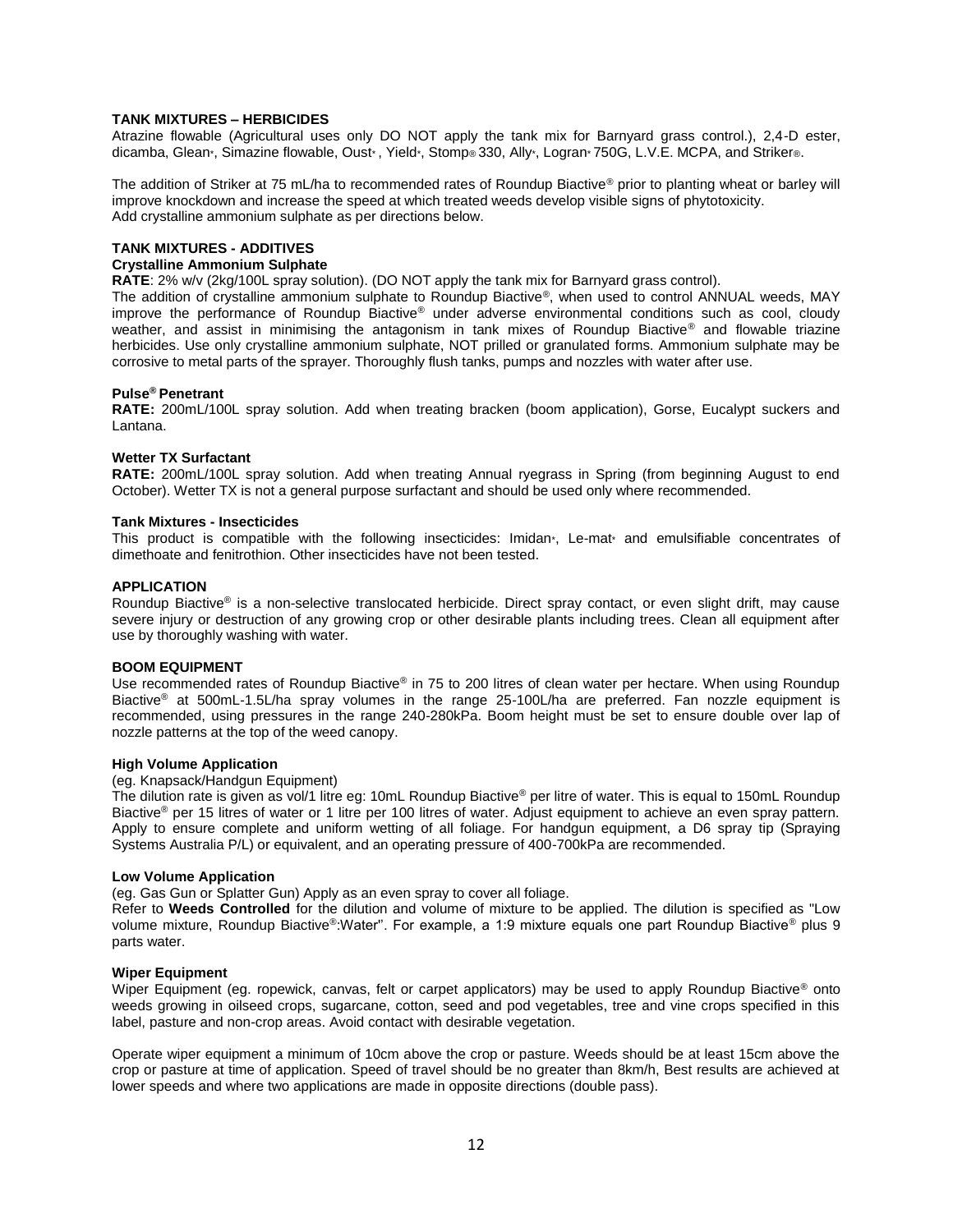Where weeds are of variable height, or occur in dense infestations or clumps, some plants may not be contacted by the herbicide solution. In these cases repeat treatment may be necessary.

Mix only enough herbicide solution for immediate requirements. DO NOT store mixed solution for more than a few days. Flush out equipment with water after use.

**RATE:** Mix 1 litre Roundup Biactive® with 2 litres clean water to prepare 33% solution.

Roundup Biactive<sup>®</sup> may be used according to the above directions for suppression or control of many annual and perennial weeds.

See Weeds Controlled tables for specific use recommendations.

#### **CONTROLLED DROPLET APPLICATION EQUIPMENT (CDA)**

Use the following table as a guide for achieving the correct application rates using the Micron Herbi or similar equipment. See WEEDS CONTROLLED tables for specific rates and use recommendations. For hand held equipment a walking speed of approximately 1m/sec (4km/h) is recommended.

|                               |     |         | Rate of Roundup Biactive <sup>®</sup> delivered at |      | 3L/ha  | 6L/ha | 9L/ha |
|-------------------------------|-----|---------|----------------------------------------------------|------|--------|-------|-------|
| 1m/sec                        |     |         |                                                    |      |        |       |       |
| Mixture                       | (bv | volume) | Roundup                                            |      | 1:3    | 1:1   | 2:1   |
| Biactive <sup>®</sup> : water |     |         |                                                    |      |        |       |       |
| Micron Herbi*, nozzle         |     |         | Blue                                               | Blue | Yellow |       |       |

DO NOT add oils to Roundup Biactive®/water mixture, otherwise difficulty in application and reduced weed control may occur.

**CAUTION: CDA equipment produces a fine spray pattern which is not easily visible. Ensure spray pattern or drift does not contact foliage or any other green tissue of desirable plants, since severe injury or destruction may result.** 

#### **AERIAL EQUIPMENT**

Aerial equipment may be used to apply Roundup Biactive® only in pasture or fallow situations prior to establishment of field crops, fodder crops, or new pasture, and for pre-harvest application to cotton and sorghum crops. DO NOT use in intensive horticultural cropping areas. Use recommended rates of Roundup Biactive<sup>®</sup> specified in this label up to a maximum limit of 4L/ha. For Micronair and boom equipment, apply in a minimum spray volume of at least 20L/ha. Droplets with an average size (or VMD) of 250-350 micron dia. are recommended. Swath width should be 15-17m. Thoroughly wash aircraft, especially landing gear, after each day of spraying to remove herbicide residues.

#### **Application on hilly terrain**

As spraying height may vary, to maximise target contact, increase water volume to 30-80L/ha and increase droplet size to at least 300 micron VMD.

#### **Application under Summer conditions**

High temperatures and/or low relative humidity cause excessive evaporation of spray droplets which may reduce results. When temperature reaches 25ºC, increase water volume to at least 30L/ha, and increase droplet size to at least 300 micron VMD. DO NOT apply Roundup Biactive® by aircraft when temperature is above 30ºC.

#### **AVOID DRIFT**

DO NOT use with spraying equipment or under meteorological conditions which could be expected to cause spray drift onto nearby susceptible plants, adjacent crops, crop lands or pastures. Equipment settings which produce fine droplets (150 microns or less), winds over 8km/h, inversion conditions, still air and hot dry days all contribute to drift.

#### **APPLICATION CHECKLIST**

DO NOT treat weeds under poor growing or dormant conditions (such as occur in drought, waterlogging, disease, insect damage or following frosts) as reduced weed control may result. Reduced efficacy may also occur when treating weeds heavily covered with dust or silt.

DO NOT add additional surfactant, or mix with any other agricultural chemicals, herbicide oils, or other materials except as specifically directed on this label.

Roundup Biactive<sup>®</sup> is absorbed by plant foliage and stems. Rainfall soon after application may wash the herbicide off the weeds, particularly if the weeds are not growing actively, under stress, or under conditions of low light intensity or darkness.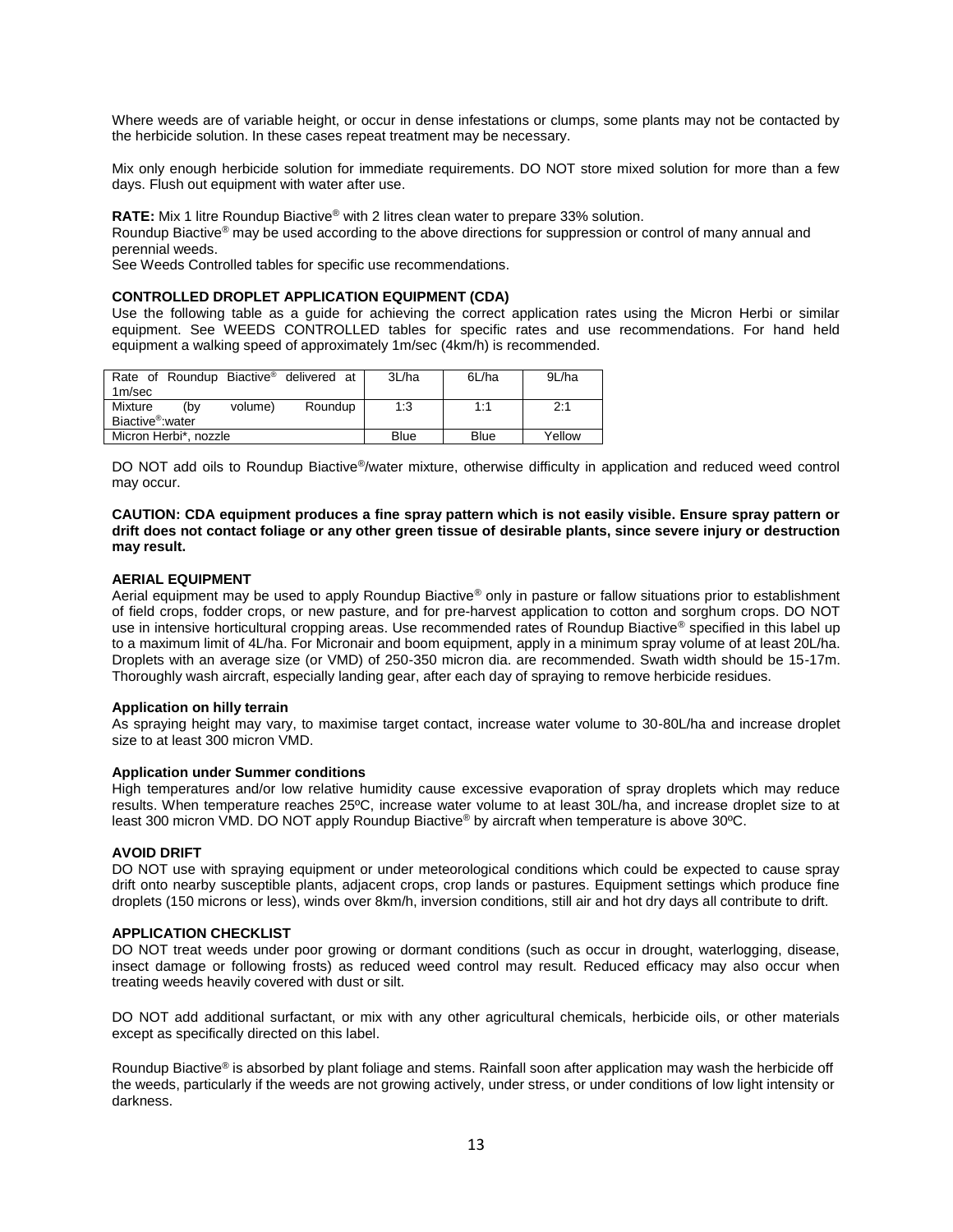Delay treatment of plants wet with dew or rain, if water droplets run-off when plants are disturbed.

DO NOT disturb treated weeds by cultivation, sowing or grazing for one day after treatment of annual weeds and 7 days for perennial weeds, to ensure herbicide absorption.

A Withholding Period for grazing stock is not required. However, it is recommended that grazing of treated plants be delayed (as recommended above) to ensure herbicide absorption. Certain plants such as Soursob, St. John's wort and Bracken, may be naturally toxic to stock. Where known toxic plants are present, grazing should be delayed until complete browning of treated plants has occurred.

#### **PROTECTION OF CROPS, NATIVE AND OTHER NON-TARGET PLANTS**

Avoid contact with foliage, green stems, exposed non-woody roots or fruit of crops, desirable plants and trees, since severe injury or destruction may result.

DO NOT apply under weather conditions, or from spraying equipment, that may cause spray to drift onto nearby susceptible plants/crops, cropping lands or pastures.

#### **PROTECTION OF WILDLIFE, FISH, CRUSTACEA AND ENVIRONMENT**

DO NOT contaminate dams, rivers or streams with the product or used container. When controlling weeds in aquatic situations, refer to label directions to minimise the entry of spray into the water.

#### **DIRECTIONS FOR USE**

For specific rates of application and complete directions for use read this removable booklet.

#### **STORAGE AND DISPOSAL**

#### *(15L)*

Store in the closed, original container in a dry, cool, well-ventilated area out of direct sunlight. Triple or preferably pressure rinse inner bladder before disposal. Add rinsings to spray tank. DO NOT dispose of undiluted chemicals on site. If recycling, replace cap and return clean packaging to recycler or designated collection point. If not recycling, deliver empty packaging to an approved waste management facility. If an approved waste management facility is not available bury the empty packaging 500mm below the surface in a disposal pit specifically marked and set up for this purpose clear of waterways, desirable vegetation and tree roots, in compliance with relevant Local, State or Territory government regulations. DO NOT burn empty containers or product.

#### *(5L, 20L)*

Store in the closed, original container in a cool, well ventilated area. DO NOT store for prolonged periods in direct sunlight. Triple or preferably pressure rinse containers before disposal. Add rinsings to spray tank. DO NOT dispose of undiluted chemicals on site. If recycling, replace cap and return clean containers to recycler or designated collection point. If not recycling, triple rinse, break, crush or puncture and deliver empty packaging for appropriate disposal at an approved waste management facility. If an approved waste management facility is not available bury the empty packaging 500mm below the surface in a disposal pit specifically marked and set up for this purpose clear of waterways, desirable vegetation and tree roots, in compliance with relevant Local, State or Territory government regulations. Empty containers and product must not be burnt.

#### *Envirodrum 110L and 1000L Mini Bulk Returnable Container*

Store in the closed, original container in a cool, well ventilated area. DO NOT store for prolonged periods in direct sunlight. Empty contents fully into application equipment. Close all valves and return to point of supply for refill or storage.

#### **SAFETY DIRECTIONS**

Product will irritate the eyes and skin. Avoid contact with eyes and skin. When preparing product for use wear elbowlength PVC gloves and face shield or goggles. After use and before eating, drinking or smoking, wash hands, arms and face thoroughly with soap and water. After each day's use wash contaminated clothing, gloves and face shield or goggles. When using controlled droplet applicator, wear protective waterproof clothing and impervious footwear.

#### **FIRST AID**

If poisoning occurs, contact a doctor or Poisons Information Centre. **Phone 13 1126** 

#### **SAFETY DATA SHEET**

For further information refer to the Safety Data Sheet (SDS), which can be obtained from your supplier or the Bayer Crop Science website – www.crop.bayer.com.au

#### **In case of emergency: Phone 1800 033 111**